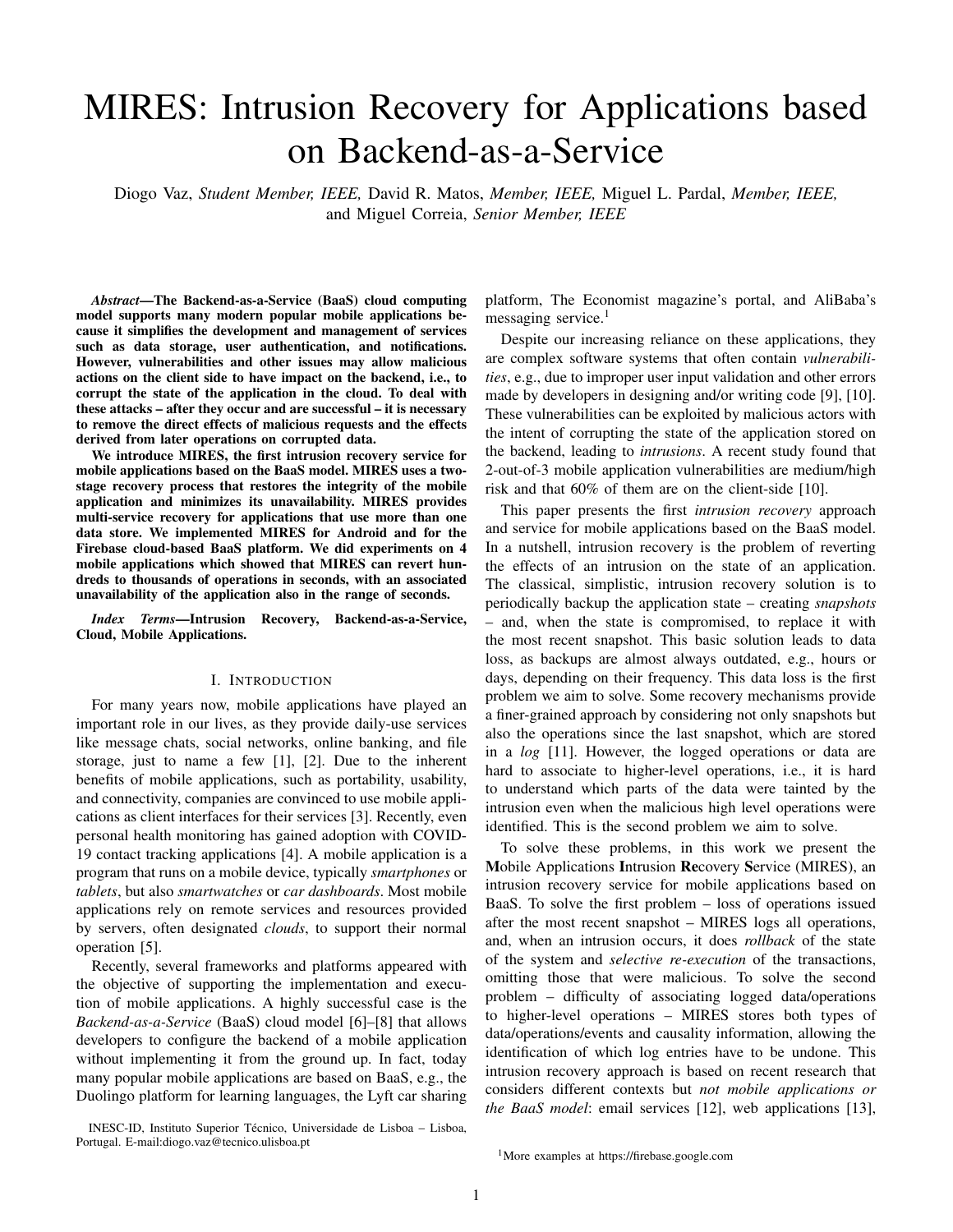[14], databases [15], [16], operating systems [17], and cloud computing [18], [19].

MIRES has a set of interesting *features*. The recovery is done online, mostly in parallel with the normal functioning of the application, to increase availability, on the contrary of what offline recovery mechanisms do. Moreover, although most applications still use a single backend data store (e.g., a database), many recent applications are starting to use more than one (e.g., a database and a file store), so MIRES supports multi-service recovery. Finally, MIRES also supports a form of client-side recovery in the mobile device to allow users to recover from mistakes.

The *security objectives* [20] of the intrusion recovery approach for mobile applications is to regain *integrity* after an intrusion and to do so with low impact on *availability*; the objective is *not* to achieve *confidentiality* as MIRES operates after the intrusion has happened. Confidentiality protection requires run-time mechanisms that are out of the scope of this paper [21], [22]. Our work also does *not* focus on intrusion detection, that is orthogonal to intrusion recovery; many existing and research mechanisms can be used for this purpose [23]–[25].

The design of MIRES had to deal with a set of *challenges*. First, with mobile applications it is not practical to have a proxy intermediating all client-server communications, unlike what is done in previous works. Second, the BaaS model supports multiple services in the backend, unlike previous works that support a single one (e.g., a database or a file system), so the recovery service has to support multi-service recovery. Third, MIRES is constrained by an environment that is not fully programmable, in the sense that is limited to the services and degrees of freedom provided by the BaaS model, especially in the backend.

We implemented a prototype of MIRES for the Android and the Firebase [26] platform – this implementation is available online<sup>[2](#page-1-0)</sup> – and evaluated it experimentally using 4 mobile applications: a social network, a messaging app, a shopping list app and a contact tracing app. MIRES was able to recover 1000 operations in less than 1 minute, leaving the mobile application unavailable just for less than 15 seconds.

The main contribution of this paper is the first intrusion recovery service for the BaaS model, focused on mobile applications. Moreover, this service (1) provides online recovery to increase the availability of the system, (2) supports multi-service recovery; and (3) includes a client-side recovery mechanism.

#### II. BACKGROUND AND RELATED WORK

This section provides some background on intrusion recovery and presents related work.

#### *A. From Intrusions to Recovery*

<span id="page-1-0"></span>The term *intrusion* is often used to designate *unauthorized* activities that affect the *integrity*, *confidentiality* and/or *availability* of a system [20]. However, in this work we use the term in a broader sense to include also *authorized* but erroneous activities that someone later wants to undo. As already explained, the objective is to restore integrity after an intrusion with low impact on availability, but does not include confidentiality.

The process of dealing with an intrusion is divided into three main phases: intrusion detection, vulnerability remediation and intrusion recovery.

The first phase, *intrusion detection*, consists of monitoring the events in a system or network and analyze them for signs of suspicious activities, being an important procedure to deal with unpredictable attacks. Previous works resort to *Intrusion Detection Systems* (IDS) [11], [23]–[25] to help in analyzing and detecting suspicious events. Some of these systems need human configuration to deal with precision issues, like false positives, to initiate the recovery process.

The second phase, *vulnerability remediation*, is concerned with fixing the application or its configuration, if needed. This phase consists of *classifying* and *mitigating* the vulnerability that originated the intrusion, by configuration adjustments or applying security patches – uploading code developed to resolve the specific vulnerability in the software [27], [28]. The goal is to prevent similar intrusions from happening again.

The last phase – and the scope of this work – is *intrusion recovery*. This process aims to remove the effects of the intrusion and return the application to a state where those effects are neutralized or mitigated, restoring the integrity of the system. To handle intrusion recovery, there are two common approaches that can be used: *selective re-execution* and *compensation*.

*Selective Re-execution* is based on changing the state of the system up to some point back in the past. This includes removing all activity, desirable and undesirable. For example, row versioning and snapshots [11] are two techniques that follow this approach. Then, the system re-executes all the requests not related to the intrusion, a process called *roll forward*, in order to bring the system to the present. MIRES adopts this technique, selective re-execution, to reconstruct the documents affected by the intrusions.

*Compensation* is based on undoing malicious intrusions and their direct and indirect effects without necessarily restoring the data state to appear as if the malicious intrusions had never been executed. For example, compensating transactions [29] is a technique that implements this approach in the context of databases.

#### *B. Related Work*

Intrusion recovery has been studied considering different systems or services: email servers [12], [30], databases [15], [16], [31], hypervisor-based virtual machines [32]–[34], files and file systems [17], [35]–[40], web applications [13], [14], [41], and cloud computing service models [18], [19], [42]. This section introduces some relevant intrusion recovery works and briefly discusses their relationship with MIRES.

The first presentation of the broad intrusion recovery approach we follow is due to Brown and Patterson [12]. They present *Undo for Operators*, a tool that allows operators to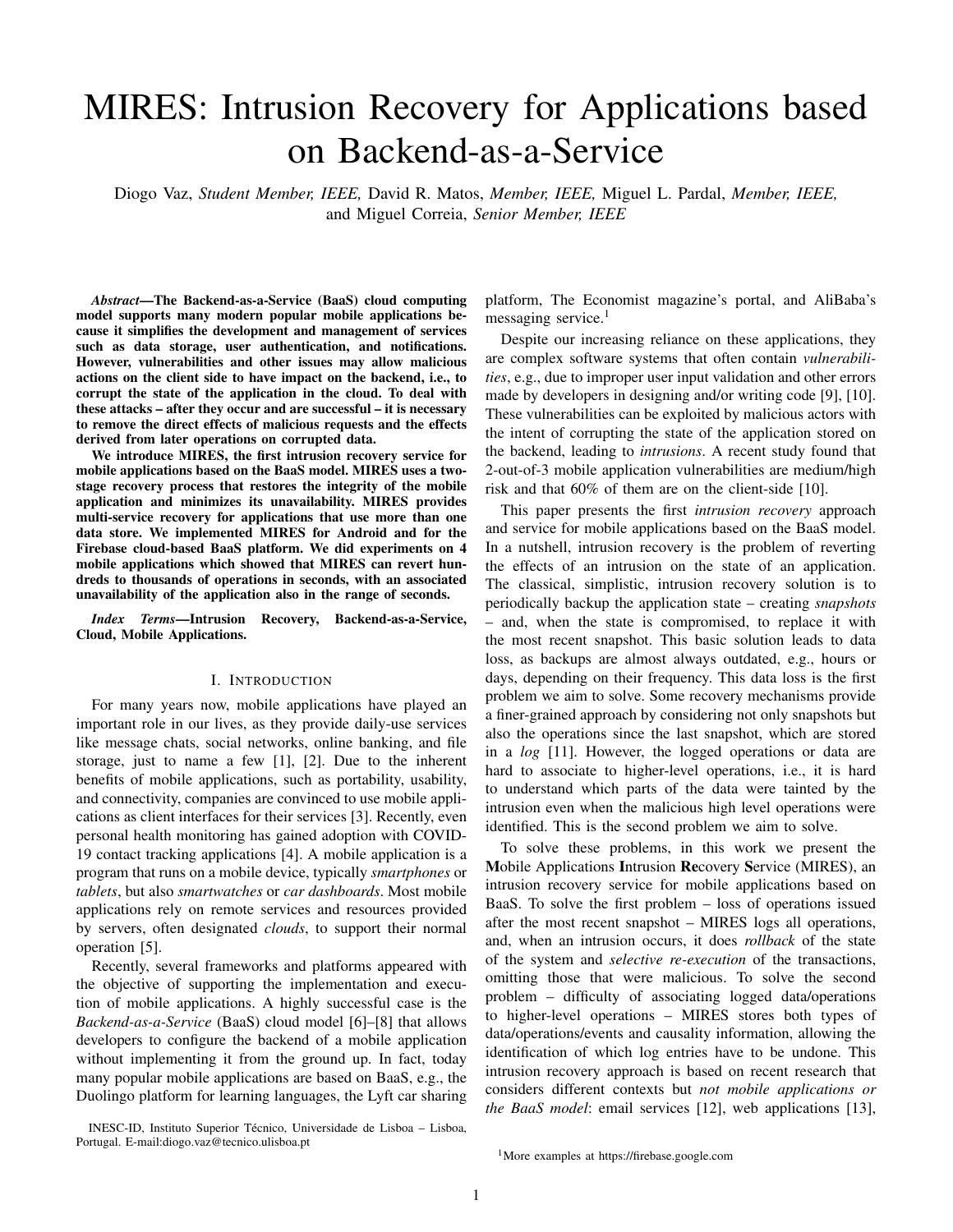recover from their own mistakes, from unanticipated software problems, and from intentional or accidental data corruption.

As an example, the paper extends an email server with the recovery mechanism it presents, which eventually was relatively and relative recovering all updates of the Files 7 in uential in a related mechanism used in Google's GMail. Bezoar [33] Selective re-execution Of ine Virtual Mach. 7 The model for Operator Undo is based on 3 events, introduced range in the paper as the three R's Rewind where all the state of  $R_{\text{Mam}}^{\text{Cokl}}$ the system is rolled back in time to a point before any damaged the state of the selective re-execution Semi-online Web App 7 Occurred; Repair, where the operator alters the rolled-back  $\frac{1}{N_0SO(L)}$  and the reservation online Web App 7<br>Occurred; Repair, Web App 7 system to prevent the problem from reoccurring; are play

where the repaired system is rolled forward to the present by replaying portions of the previously-rewound legitimate it reverts the affected record to a previous point in time, then it recorstruct: them by re-executing the operations that were logged MIRES, unlike Operator Undo, does not rollback the ertire state of the application, instead it locks the databas so that the usert car only perform read operations. This allows the application to remair available during recovery.

of web applications to recover from intrusions while preserv $35$ –[40]. The exception is RockFS that considers-les stored ing legitimate user changes. The Warp recovery approach<sup>in a</sup> clouc store sevice or a clouc-of-clouds [43]. MIRES similarities with WARP: both require a client-side extensio<sup>to le</sup> system recovery mechanisms (Retro, Taser, etc.) or to and both offer a recovery mechanisthat partially recovers only the affected documents instead of recorstrucing the ertire state of the database.

Shuttle [19] is an intrusion recovery service for Platform-as self-healing database that detects attacks and recovers from a-Service (PaaS) applications. PaaS is a popular cloud mothem [44]. Another example is a large literature on distributed that provides an execution environment for web applicationsheckpointing, which has the objective of obtaining a consis-Shuttle was designed to help administrators recover the nt view of the state of the (distributed) system to support applications from software aws and malicious or acciden<sup>recovery</sup> [45]–[47]. All these works are concerned with the tally corrupted user requests. MIRES and Shuttle present ecovery of low-level events (e.g., database operations), not similarity: both save read accesses to the database, in orde with recovery of high-level events as we are in this work. identify dependencies between transacticHowever Shutle corsiders a different system mode in which the applications are hosted in a Paas and they hold their state in a SQL database while MIRES aims to recove a BaaS which can serve different types of applications. This paper extends a preliminary version of MIRES [48] in many ways: with a solution for multi-service recovery, more details about the service and a formalization of the dependencies that lead to recovery, an additional application, and a more extensive experimental evaluation.

Rectify and Sanar are two other intrusion recovery services for Paa! applications [18], [42]. They corside that the application is a black box, i.e., that it carnot be moci ed to implemen the intrusior recovery service. Therefore, these sevices moritor HTTP request and DB statements and nd the relations betweer them without looking into the application  $code$  or requiring moci cations to that code. The relations betweer HTTP request and DB statiments are derived using a supervised machine learring schem in Rectify and a deeplearring schem in Sanare. The architecture of MIRES is base on Rectify's: in both case the service is executed on a different cortainet from the application cortainer However, MIRES is for Baas-base mobile applications, which is not the case for the other two.

TABLE I COMPARISON OF INTRUSION RECOVERY WORKS.

| ≸Vstem                           | Approach                          | Type        | Target        | User Recov. |
|----------------------------------|-----------------------------------|-------------|---------------|-------------|
| dassical backups]                | Rollback, loosing all updates     | Of ine      | Files         |             |
| Undo for Operators [12]          | Selective re-execution            | Of ine      | Mail server   |             |
| Bezoar [33]                      | Selective re-execution            | Of ine      | Virtual Mach. |             |
| <b>SHELF [34]</b>                | Rollback                          | Online      | Virtual Mach. |             |
| <b>∑a≰</b> er [17]<br>Retro [17] | Selective re-execution            | Of ine      | File System   |             |
|                                  | Selective re-execution            | Of ine      | File System   |             |
| RockFS [43]                      | several                           | Online      | Cloud Store   | 3           |
| Warp [14]                        | Selective re-execution            | Of ine      | Web App       | 3           |
| Soluttle [19]                    | Selective re-execution            | Semi-online | Web App       |             |
| Rectify [18]                     | Selective re-execution            | Online      | Web App       |             |
| Sanare [42]                      | Selective re-execution            | Online      | Web App       |             |
| NoSQL Undo [16]                  | Selective re-exec./Compens.trans. | Online      | NoSQL DB      |             |
| MIRES                            | Selective re-execution            | Semi-online | Mobile app    | 3           |
|                                  |                                   |             |               |             |

requests.MIRES performs recovery in a similar way. First, NoSQL databases. To the best of our knowledge, this is the only work that focuses on recovering NoSQL databases. The MIRES reconstruction phase is based on one of the algorithms provided by NoSQL Undo.

Another service, Warp [14], assists users and administrate  $[40]$ , [43]. Most of these works consider le systems [17], based on rolling back a part of the database to a point in time ports recovery when data is stored both in databases and prior to the intrusion and then apply compensating operations stores (multi-service recovery), but is closer to mechanisms from the interest the state of the database. MIRES presents that recovery of web applications backed by databases than There are some intrusion recovery mechanisms for recovering les from a le storage service. Examples are Retro, Taser, Back to the Future, RockFS and others [17], [35]– cloud data stolage services like RockFS.

> There are a set of older works that are related to ours but have very different concerns and focus. An example is ITDB,

> Table I summarizes the main literature presented above. MIRES is based on some of the ideas shared in these works. However, MIRES is the rst that considers mobile applications and the BaaS cloud mode Moreover, it introduces a online recovery process divided in two phases, which improves the availability of the system. MIRES also introduces maltiservice recovery approacland provides a new short-term recovery mechanism to mobile applications that allow users to recover their last action that is an enhancement welcome in most applications where end-users can commit mistakes.

#### III. T HE BACKEND-AS-A-SERVICE MODEL

NoSQL Undo [16] is a recovery approach and tool thatr the subcase of obile Backend-as-a-Servic(MBaaS) [49], allows administrators to automatically remove the effect ost a cloud service model that has been increasingly adopted to intrusions, that is, of faulty operations done on data stored implement mobile apps. As already explained, Backend-as-a-Service (BaaS) [6]–[8],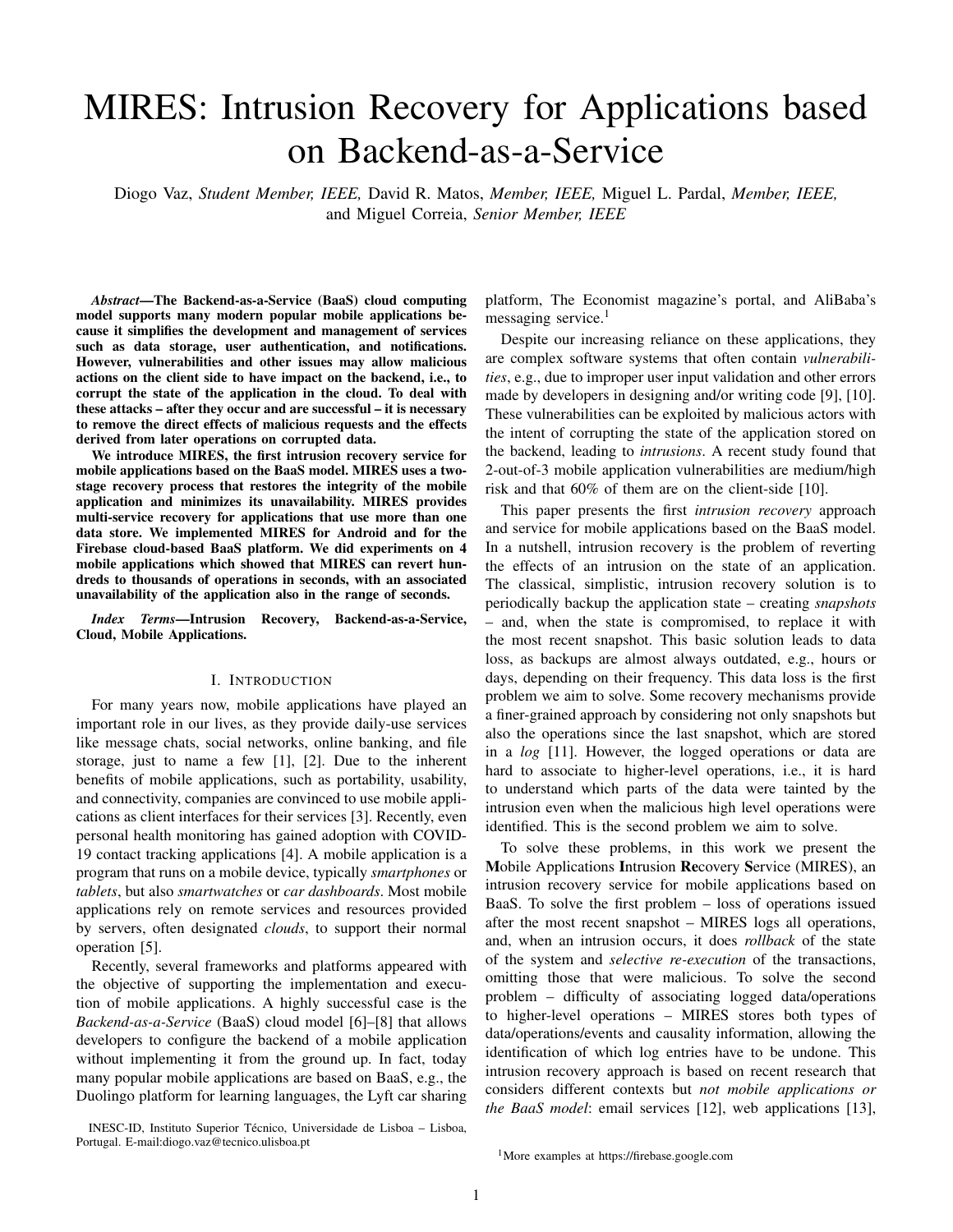A. The Model

as user management, le or data storage. When a user interacts

The BaaS model provides a set of ready-to-use application<sup>ith</sup> a mobile application, e.g., by clicking on a button, a set logic services and features that automate and speed up of aperations are executed on the backend, re ecting the users' backend development process of mobile applications. Baastion.

platforms are also used to build web applications, but our The recovery mechanism we present in this work interacts focus is on mobile applications. BaaS aims to provide scalable stly with the backend storage service(s), since we assume and optimized backend infrastructures, outsourcing the responat these services re ect the state of the application. In the sibilities of running and maintaining these infrastructures BaaS model, such storage services can be a relational database, the BaaS vendor and leaving only the development of trenon-relational database [54], or a le store. Some BaaS mobile application to the user of the platform. This simpli es<sup>platforms</sup> allow the integration of external databases (e.g., the job of the programmer, but is a challenge for the designeck4App allows the integration of MongoDB [55]), while of MIRES, as it cannot arbitrarily modify the application, others provide their own database (e.g., Firebase provides unlike previous intrusion recovery schemes. There are mariloud Firestore). MIRES does not depend on the speci-BaaS platforms today, e.g., Firebase, Back4App, Parse, AWSstore, but the prototype uses a NoSQL database, Firebase's Amplify, Backendless, Kinvey, and Cloudboost. Cloud Firestore.

The BaaS service model provides a set of common appli-The term mobile application is ambiguous, so in the rest cation services to the programmer, includingta and le storagefor storing structured data and lepush noti cation to send noti cations to the application;ser managemento authenticate the userapplication analyticsto, e.g., diagnose the parts of the mobile device and the backend. crashes and performance of the application; alcodid funcof the paper we usemobile applicationto mean the part of the application running on the mobile device amobile application systemto designate the entire system, i.e., both

tions, as in the serverless computing model, i.e., simple server-

IV. THE MIRES SERVICE

side code executed when invoked through HTTP endpoints or MIRES is focused on regaining the tegrity of the state of when certain events like database changes occur [50], [51]<sub>mobile</sub> applications byundoing the effects of intrusions, i.e.,

A simpli-ed architecture of a BaaS platform is represented malicious actions. For a mobile application based on the in Figure 1. Each mobile application (e.g., A and B) running aaS model to bene t from MIRES, it has to be con gured to in a mobile device is connected with a virtual environmentse this service. The design of MIRES follows an important called acontainer[52]. Containers are virtually isolated from design principle: the changes made to the application logic the others and contain all thesources code, services and should be minimal. The rational is that this simpli es setting con gurations (e.g., database permissions and settings) – used MIRES with an application. by the mobile application system. A mobile application system

is identi ed in the platform by aglobal unique identi er

that is sent in the mobile application requests and among the Assumptions

resources inside the containers.

Fig. 1. Architecture of a BaaS service model.

B. Mobile Applications in BaaS

We assume that the system is composed of mobile devices and a cloud, as well as of a mobile application system that runs both in the mobile devices and in the cloud, following essentially the architecture presented in Figure 1.

We use the termsystem administratorto designate the persons that manage the MIRES service and the tesen to mean the persons who use the mobile application system that MIRES protects. We assume that the system administrator is trusted. We assume that the application has legitimate users that are also trusted. However, malicious users can do actions on the mobile application system that we may want to recover from. These actions can be done locally, by gaining access to the device, or remotely, using attacks such as SQL injection, cross-site scripting (XSS), or cross-site request forgery (CSRF) [9], [56].

Our main objective is to recover thbackend stateof the mobile application system, not the local state of mobile devices, for two reasons: rst, this is more relevant and more challenging as the backend is accessed and modi ed by many

A mobile applications a piece of software that is executed lifferent users, while the local state is only accessed in the on a mobile device, e.g., a smartphone or a tablet, often with bile device; second, many applications already support a backend in some type of cloud or server(s) [3], [53]. mechanisms for local recovery, e.g., the restore from backup

The state of a mobile application that follows the BaaS process supported by WhatsApp and the implicit recovery model is divided between the mobile device and the cloud.

This division is coordinated by executing remote services such thtps:// rebase.google.com/docs/ restore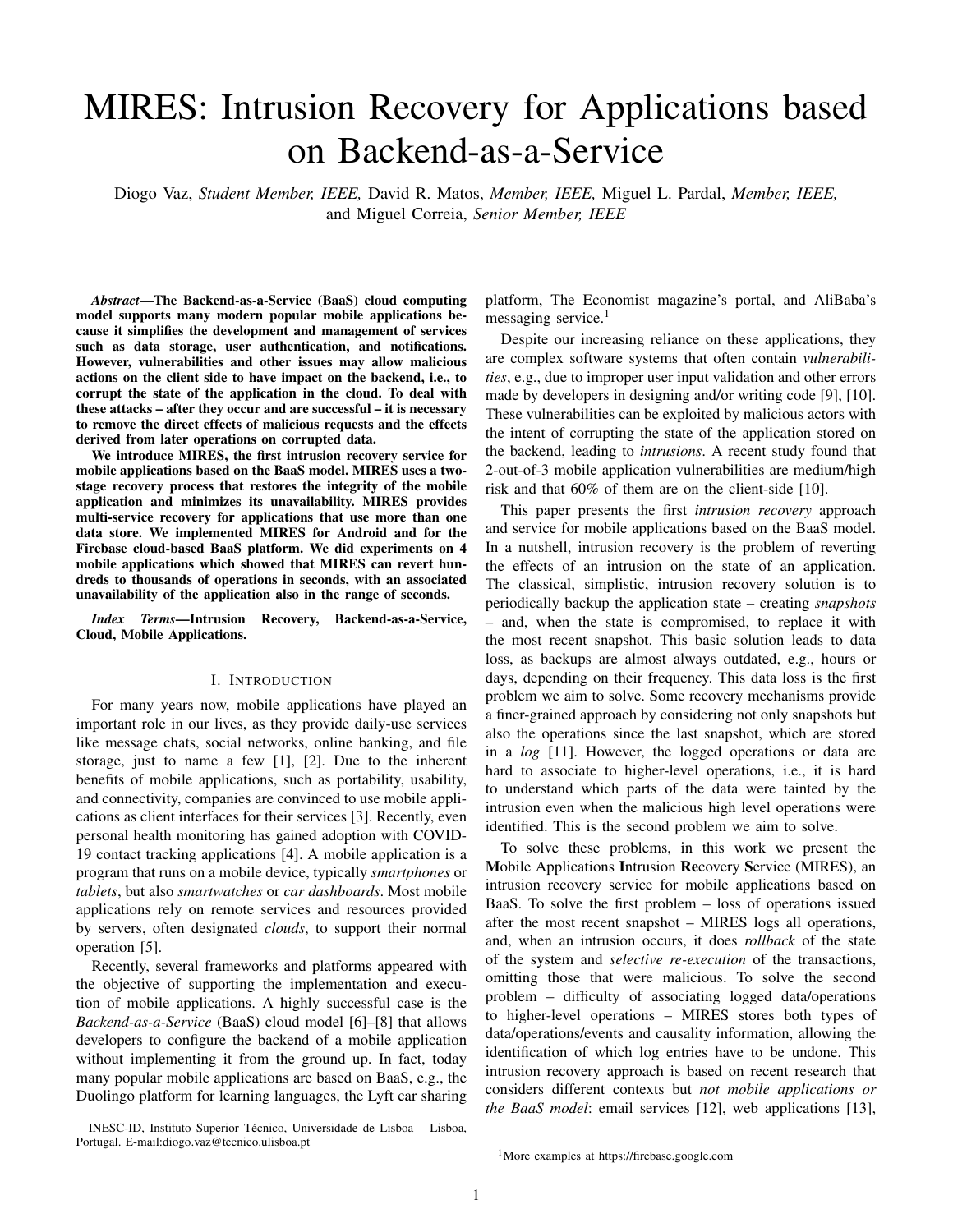done by many applications simply by logging out and in againn interesting scenario happens when the user loses control of We assume that the cloud backend state is the authoritative device  $-$  and consequently of the application  $-$  during an state of the application, i.e., that mobile applications alwaysterval of time, e.g., because the device was stolen but later use data based on the backend state. This is true for arguabbovered. This scenario is handled mainly with Administrator all nontrivial mobile applications. recovery, but also implies a manual process for convincing the

We consider that the state of the mobile application candministrator that the recovery should be done, e.g., showing only be corrupted by transactions originated by user actiomspolice certi cate that the phone was stolen and recovered. A transactiont 2 T is composed by a set of operations We do not present a speci c solution for this manual process  $O_t$ O , where T and O are respectively the sets of as it is outside of the technical scope of the solution.

all possible operations and transactions. In that sense, an

intrusion occurs when a malicious action performed by a user Architecture

explores a vulnerability on the mobile application, originating MIRES is composed of a set of resources running on the a malicious transaction  $\mu_{\rm m}$ . A malicious transaction contains  $\mu_{\rm m}$  and  $\mu_{\rm m}$  and backend (BaaS platform). one or more maliciousoperations $O_m$ , and zero or more non-malicious operation©<sub>nm</sub>. However, when recovering a malicious transaction, all operations that depend on these have to be reverted, both malicious and non-malicious. Similarly to all intrusion recovery systems in the literature, e.g., [12]–[19], we assume that adversaries cannot corrupt the computational we assume that adversanes cannot corrupt the computation and does its is job. The architecture is represented in<br>infrastructure of MIRES, the mobile application, or the Baa $S_{i_1,i_1,i_2}$ The BaaS platform provides a set of components and APIs that allow the communication between the mobile application and the BaaS services. These components and APIs are what simpli-es the implementation of applications based on BaaS, but also place constraints on how MIRES interplays with the Figure 2.

platform. This assumption does not mean that such problems in the Mobile application (top-right of the gure), on the cannot occur, but only that they are outside the scope of the mobile device, the MIRES package provides the framework solution presented in this paper. They are the subject of a large ded to con gure the mobile application. literature and even the work of organizations such as the Cloud

Security Alliance (CSA).

When mentioning the storage service(s), we use the terminology of document-oriented NoSQL databases, without lack of generality. We do not assume such a database; we only use the corresponding terminology (alternative options would be using the terminology of SQL, le stores, key-value stores, or NoSQL columnar databases). This means that we refer to data items as documents  $D = f d_1; d_2; \ldots; g$ , organized in collections These documents may containperties i.e., keys associated with values.

This also means that the data stores support CRUD operations: Create, Read, Update and Delete, but we often summarize them in just two writes that modify the content  $(i.e., creates, updates, and deletes)$  and  $a$ 

Modern databases supportansactions that provide the ACID properties allowing applications to perform writes  $$ and in some cases reads – atomically in different documents. We assume that transactions are performed correctly and atomically, as our focus is not on recovering the inconsistent states of applications due to incomplete transactions. In other words, this work is not concerned with xing broken applications, but with recovering from intrusions in correct applications.

#### B. Supported forms of Recovery

We consider two recovery scenarios:

- 1) Administrator recovery transactions are recovered byplication Database takes three newllections(in relation to the system administrator, typically due to the detection ose used by the application itself): tMHRES user tokens of an intrusion; In the Application container (right of the gure), the Apcollection to store the information that allows MIRES to
- 2) User recovery a user makes a mistake and wants undo an action moments later.

Fig. 2. MIRES architecture. The MIRES components are showeramge and the resources of the mobile application system are shown in blue.

**communicate with the application (pairs of user identi er and** token generated by the BaaS platform to identify the user's

<sup>4</sup>MongoDB transactions https://www.mongodb.com/transactions; Clo riorigodd nansactions https://www.inorigodd.com/darisactions, clodd experience for undoing mistakes done by users (see Section transactions requests); the MIRES user recovery collection storing data VIII); and the MIRES user ags collectionfor storing data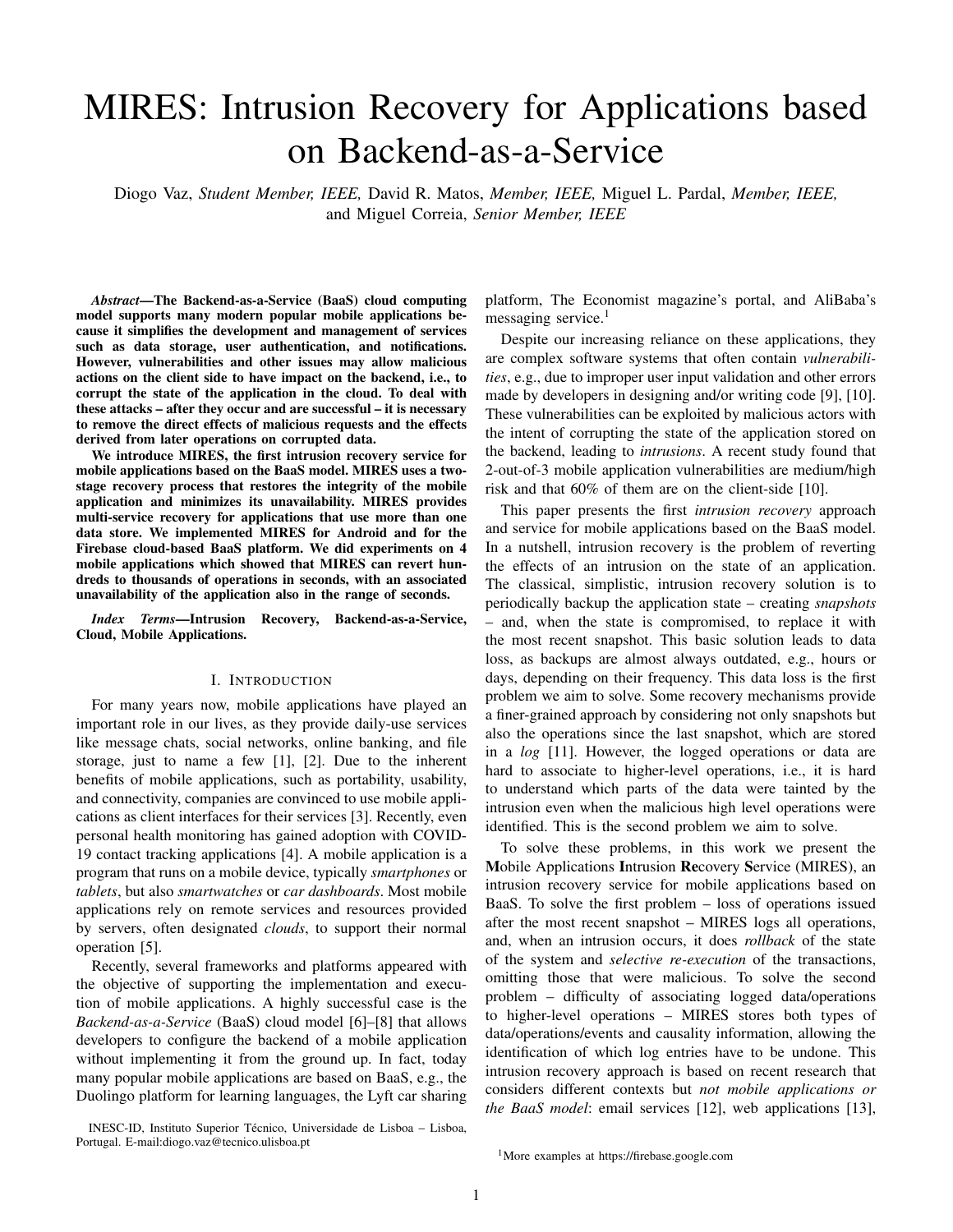(ags) needed for tracing the mobile application normal exethe operation a transaction ID that associates all requests of cution (Section V). Additionally, three types olloud functions the same transaction (e. R,1 and R2 in the gure) and the are executed in the Cloud Functions Service (bottom): tloperation ID generated by the MIRES package (see Section Cloud Loggersfor logging all the requests made to a databaseA).

and updating theTransactions Logthe Snapshot Creatorfor creating snapshots of the database documents, stored on<sub>r</sub>ts orting to two mechanism Elags and Cloud Loggers Flags Documents' Snapshots and the File Loggers for logging all the le operations made into a le storage service and updatingbout operations that is not sent automatically by the BaaS the File Operations' Log(Section VII). MIRES logs each operation executed by the backend by is additional information about operations, i.e., information platform (Section V-B1). Cloud Loggers are cloud functions

On the MIRES container (left of the gure), there are twohat log the requests made by the mobile applications (Section modules: theAdmin Console modulethat allows the system V-B2). We now explain how Flags and Cloud Loggers allow administrator to interact with the MIRES service and recovenIRES to log each operation made to the database. intrusions; and the Users Recovery module esponsible for the user recovery mechanism (see Section VIII). 1) Flags: For each write operation made in the database (arrow  $a$  in Figure 3(a)), the mobile application sends an

The MIRES architecture provides intrusion recovery with additional request (arrow) with what we call aFlag. out placing a proxy between the mobile device and the backend, on the contrary of what happens in many related kend additional information. The rst role is to send to the<br>backend, on the contrary of what happens in many related kend additional information, in relation to the systems [12]–[14], [18], [19], [41]. This is important because sent by the BaaS platform – that MIRES needs to log the it avoids creating a performance bottleneck (see, for example, operation, more precisely, thetransaction ID, the timestamp the negative impact of Shuttle's proxy in [19]) and allows and thedata structureof the operation. Notice that it would preserving the functional and security properties provided  $\frac{b}{b}$  possible to change the application requests to take this the BaaS service API.  $58$ ckend additional information – in relation to the information additional information. However, this would violate the design

## principle of minimizing the changes to the application logic. Moreover, it might create problems with the speci cities of

#### V. NORMAL EXECUTION

During normal execution, MIRES captures data of eactome BaaS platforms (e.g., Firebase supports at most 100 transaction performed in the BaaS that, later, can be used thas in messages, so adding elds for MIRES might be a recovery process. Figure 3(a) shows the normal function incompatible with some applications). Moreover, an operation a mobile application system when using MIRES. This sectidhat writes data can create or update a document, depending explains the steps performed to handle a transaction dur@g if the document exists or not; instead, an operation that the normal execution of MIRES. deletes data is necessarily a delete in the database. Flags are

In this section, for simplicity, we consider that the applicaused to disambiguate these cases. tion is backed by a single data store: a database. In SectiorThe second role of Flags is to indicate when it is possible to VII we generalize for the case of more, and other, data storetart the recovery process. As Cloud Functions are executed in

A. Mobile Application Con-guration

containers, the rst execution of such a function experiences the delay associated to the launch of the container, a phe-

Actions done by the user in the mobile application may casions Cloud Loggers take some time to activate and log cause the execution of transactions in the backend database operations. However, MIRES can only start the recovery (operationR1 andR2 in Figure 3(a)). nomenon known asold start [57]. Due to cold starts, on rare

MIRES con gures eachwrite operation to carry additional to the database. To circumvent this case, since each ag properties associated with the document that is being written presents an operation made to the database, the recovery an operation ID representing the operation itself; lacked property used in the recovery process (see Sections VI aggs resource of the MIRES users is empty. process when it contains the entire log of all operations made process can only begin when all ags are processed and the

VIII-B); and an ignore property, used by MIRES to perform requests on database documents without activating the Cloud Loggers On create/update operations, this extra data is carried extracted the model was called the associate operation is also by the operation and stored in each document, while on deleter formed. Flags are atomic in relation to the operation they are associated to. This means that each ag is stored in the MIRES

operations the extra data is carried by a message containing a ag. 2) Cloud Loggers:Cloud Loggers are cloud functions [50],

<sup>9</sup><br>For read operations, MIRES con gure the application to 51] that are activated by two types of events: create/update op-For isaa sporations, infinited son gare the application to erations on the Application Database (arrown Figure 3(a)), recovery (details later). and delete operation ags on the MIRES user ags collection  $(\text{arrow } d)$ .

## For each CRUD operation that modi es the state of the IRES user ags collection to get the ag associated with database, MIRES logs the peration the operation associated the operation. Then, it obtains other information needed to timestamp the document changedhe data associated with log the operation: theypeanddata handled by the operation. When a create/update operation is performed, a Cloud Logger is activated. Then, the Cloud Logger accesses the

## B. Logging Write Operations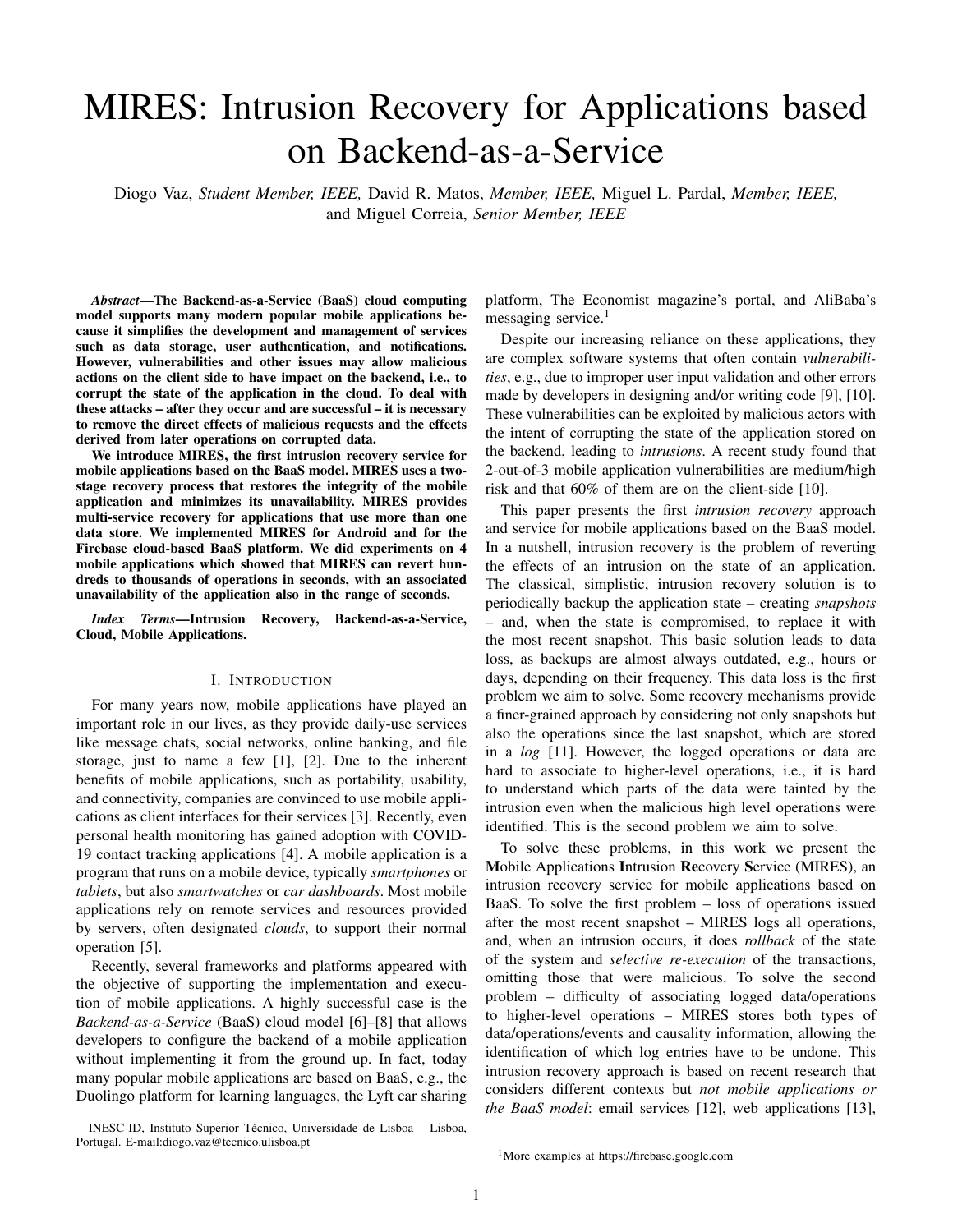(a) Normal execution (b) Administrator recovery (c) User recovery

Fig. 3. MIRES architecture and interactions. The MIRES components are independ the components of the mobile application system are in blue.

Obtaining this information may be simple or not. In the multi-service recovery, explained in Section VII.

case of the Firebase BaaS, the data modi ed by an operation

is not stored explicitly, so it has to be inferred. Speci callyC. Logging Read Operations

to gather the data written by the operation, the Cloud Logger The stateof the mobile application system is changed by compares the document before and after the operation. There write operations executed on the database, so they must is a challenge: this solution does not allow obtaining the data logged, as explained in the previous section. Instreads written by an update in case it is equal to the content of the not modify the state, so they do not have to be logged for document (e.g., updating to 1 a eld that already contain hat reason. However, some reads do have to be logged for 1). For that reason, MIRES sends to the backend a age following reason: the data carried on a create or an update with the operations' data structure, i.e., with the propertie wo types ofwrites) may come directly from the user or may of the document changed by the operation. Interestingly, thisve been taken from the database itself. In the latter case, process has an advantage: Cloud Loggers can capture the data comes from one or more read operations, so there is direct and indirect effects fan operation. For example, an<sub>a dependency between the write and the read(s).</sub> update that replaces the entire document by new data produce pherefore, MIRES logs the read operations that create

a direct effect; on the contrary, data overwritten in a document pendenciesbetween transactions (see Section VI-A). To without this being explicitly indicated is an indirect effect. Byachieve this, the MIRES package in the client-side is used having access to the versions of the document before and aftermake the mobile application send information about the the operations execution, Cloud Loggers can compare bothad operation. Thereby, this package offers the possibility versions and log the described effects, which allows rebuilding send the information about the read operation through the the documents independently from the type of update madg<sub>peration's ag: thename of the document readhe eld-</sub>

In delete operations, the logging process is performed lues read (a document can contain both legitimate and differently: when a new ag is added to the MIRES user ag¶legitimate data, and so it is important to know the data collection, a Cloud Logger instance is activated in order  $Q_{\text{C}c}$ essed), and theperation ID present on the document. access the ag and see if it is a delete operation ag. This MIRES cannot de ne a timestamp for when the read operation the only case, in which a delete operation is directly logged <sub>curred, so the operation ID keeps track of which sionof</sub> Delete operations do not generate new data on the database, document was accessed; each write operation performed which means that ags are the only way to provide information reates a new version of the document. about delete operations. Thereby, delete operation ags alway $\alpha$ fter gathering the data related to the read operation,

contain all the information needed. After analyzing the ag and/or the operation performed, the perations' ag of each operation that is in uenced by the read Cloud Logger creates the operation log record (arrew and deletes the ag from the MIRES user ags collection. that information is passed to the Cloud Loggers through the operation, in order to be logged alongside with the operation affected.

The system administrator can use the min Consoleto access the log of operations and recover the state of the pendencies are not explicit in the mobile application code. application. Arrowst, g relate to snapshots and are explained aaS platforms can provideative function callshat remove in Section VI-B2; arrowsh, + relate to user recovery and arethe necessity of performing a read operation, e.g., Firebase's explained in Section VIII-A; and arrows,  $k$  and  $t$  relate to increment Value() Besides the read operations made to the database, sometimes call, where there is a dependency on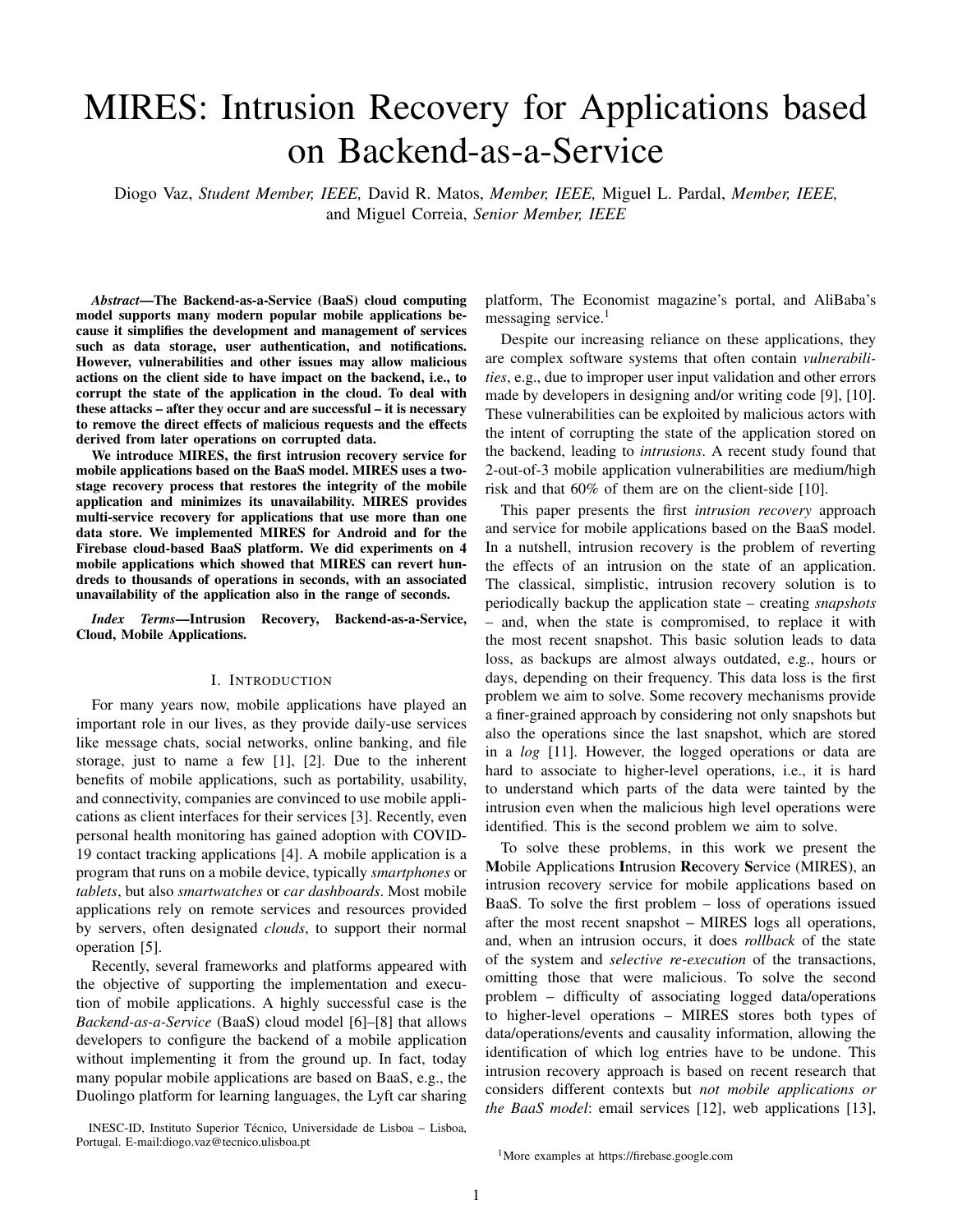the value incremented. In this occasion, the dependency exists (ow e), i.e., all documents where both read and write are so it is necessary to con gure these special cases, e.g, fbybidden. MIRES locks a document by changing the ked adding a new property to the normal operation to be analyspediperty of the document totue.

by the Cloud Logger in these scenarios. Since Cloud Loggers During the locking phase, MIRES analyses the log in have access to the version of the document before the operationer to identify dependenciesbetween operations. MIRES is executed, these components can log the read dependemoplements this process by simulating the propagation of increasing the recovery accuracy of MIRES. corrupted data in memory and comparing the operations made

#### VI. A DMINISTRATOR RECOVERY

on the database with the tainted data, to identify operations that were later tainted. From this analysis, two possible de-

The approach followed by MIRES is to directly remove endencies can resultead-write dependencies adstructural the intrusions and their effects by rolling back the state dependencies

of the application and doingselective re-executionof the transactions, i.e., re-executing those that are safe, but heforerelation, which expresses the order in which two operthose that are malicious. Figure 3(b) presents the recovetions were executed [58]. This relation, written, satis es process implemented by MIRES. This process is divided three properties: 1) Ia andb are events in the same process two phases: (1) thlocking phaseresponsible for identifying and a came beforeb, then a! b; 2) If a is the event of the malicious and compromised transactions;  $(2)$  and reading construction phase esponsible for reconstructing the affected another process, then! b; 3) If a! b and b! c, then documents. This section explains both. We de ne these dependencies using Lamport appened sending a message abds the event of receiving that message a! c (transitivity). In our case we leverage the rst and third properties, as the events that matter to us are local operations

in the database.

#### A. Phase 1: Locking Phase

A system administrator initiates the recovery process when depends on perationO<sub>1</sub> in the following way:O<sub>1</sub> O<sub>2</sub>. he decides to do so, after becoming aware of an intrusion is relation also satis es transitivity:  $i\phi$  b and b c, As previously explained, detection is orthogonal to recove<sub>t</sub><sup>Hena</sup> A dependency is also a relation. We write that operation thena c.

and out of scope of the paper. We assume that the intrusion is detected in some way and that the set of malicious operations not true:  $O_3$  !  $O_4$  does not imply tha $O_3$   $O_4$  because the  $O_m = f o_1$ ; ...; o<sub>n</sub> g directly compromised by the actions of two operations may be unrelated. The operations, R(d), the attacker, and malicious transactio $\overline{\mathsf{h}}$  = f t<sub>1</sub>; :::; t<sub>n</sub>og that include these operations, are identi-ed. For example,  $\frac{1}{d}$ hd respectively create the document deal its contents (or the attacker only pressed a button that caused the operation of it), update its content (or part of it) with data and  $o<sub>m</sub>$  (d) that deleted a document belonging to a user, then delete it.  $O_2$  then  $O_1$  !  $O_2$ , but the contrary is U(d; v), andD(d), correspond to the four CRUD operations,

 $O_m = f o_m g$  and  $T_m = f t_m g$ , where  $o_m$  2  $t_m$ . Needless to say, the recovery process will have to remove the direct effects', which be begindencies when the data while have of thesemalicious operations from the state of the system.<sup>2</sup> wails action is based on data relited by a previous<br>Haugust it will also have to remove their indirect offert request to the database, there isead-write depende However, it will also have to remove their indirect effects equest to the database, there is a which dependency of i.e., the effects of operations that were tainted by the former. We call tainted operationsboth the later and the former, propagate the effects of the intrusion by reading corrupted data we can tailled operationsboar the fater and the former, on the database and, consequently, generating new corrupted<br>i.e., malicious operations are also tainted. Deducing which to piecreusly for an undate use bave (where me operations are tainted is an important part of the problem. 1) Read-Write Dependencies When the data written by data. Rigorously, for an update we have (where) means

erations are tainted is an important part of the problem. "implies"):<br>The system administrator activates the MIRES recovery mechanism by using thedmin Consolewhere he selects the

operations that have to be undone, i.e., the operations in the set

O<sub>m</sub>. The console also allows sending a personalized message<br>to the saline makile conlinations, a mate sunkin to the use this means that ifd is tainted, thend<sup>0</sup> is also tainted. It to the online mobile applications, e.g., to explain to the users also means that MIRES can revert the spread of tainted the reason behind the recovery process. MIRES messages are data based on the data gathered about read operations during received by the application and shown to the user through subsequent in data gambiod about road operations dam<br>normal execution (see Section V-C). When analysing a write noti-cations. operation inuenced by a read operation, MIRES compares

When the recovery is initiated, the locking phase begins.<br>IDES leaks the detaileds (exprime Figure 2(b)) factually a gitther the full document or a part of of it (e.g., values of MIRES locks the database (arrowin Figure  $3(b)$ ), forbidding writes but allowing reads. Then, MIRES analyzes the log since the implementation and the level of granularity desired. the moment the rst malicious transaction occurred (artown in order to identifydependenciesbetween later transactions and, consequently, identify another all the affected documents properties in the case of a document database), depending on We have similar dependencies for the other writes, i.e., for creates and deletes:

 $5$ Two options would be: (1) to have a hos-base IDS that aralyzed the logs created by MIRES and alerted the administrator for possible intrusions; or (2) to have a nework-based IDS like Snor cor g ured to detect attacks anc activate recovery, similarly to what was done in NoSQL Undo [16].

 $R(d)$  !  $C(d^0)$  $R(d)$  $C(d^0)$  $(2)$ 

 $U(d^0; v)$ 

 $(1)$ 

 $R(d)$  !  $U(d^0; v)$  )  $R(d)$   $U(d)$ 

 $R(d)$  !  $D(d^0)$  $R(d)$  $D(d^0)$ ) (3)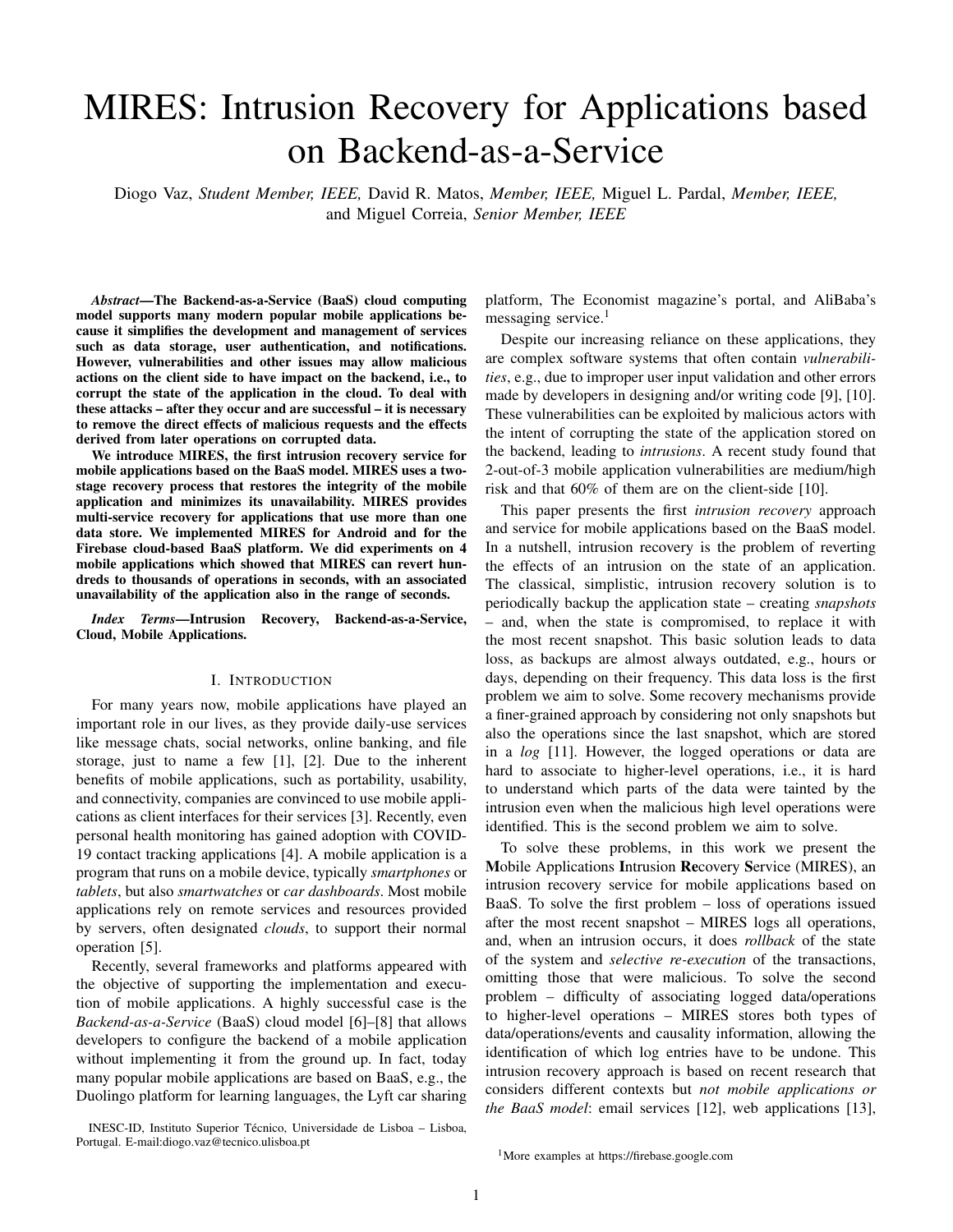2) Structural Dependencie Besides read operations, writeoperations to re-execute. In MIRES, this phase is performed operations can also create relations between transactions, currently with user interactions with the backend, so the which we designatetructural dependenciesThey can occur system continues to operate; only the infected documents are in two scenarios: when a write operation is performed demporarily unavailable.

a document that should not exist; or when a document that<sub>2</sub>) Snapshots ModelThe operations model of the previous should already exist is (re)created. section can be improved using mapshots [59] (arrow  $e$ 2),

The rst scenario happens when a malicious transactione, sets of versions of the documents at certain instants in the creates a new document, then all subsequent operations<sub>p</sub>ggt. Snapshots are used by MIRES to mitigate the time to that document depend on the rst. During recovery, these construct the entire document by starting the reconstruction operations have all to be undone until the document is nally the document using a document snapshot free of corruption. deleted. Rigorously: The creation of snapshots is done during the normal phase

$$
C(d) ! U(d; v) ) C(d) U(d; v) (4)
$$

based on the operations made per document. This process is supported by the MIRES package, used to con gure each write

The second scenario happens when a malicious transaction esimilar to Section V-A – by adding sanapshot deletes a document, then a create operation creates the d**ocu**perty, that stores the number of operations performed ment again. In the recovery, the second operation has to upeon the document; and tamestampproperty, that stores the undone, since the document should already exist. Rigorousdperation's timestamp. On the backend, **8n**eapshot Creator the dependency is: module listens for database changes (arrow Figure  $3(a)$ ) and stores a document snapshot allepperations made to

$$
D(d) ! C(d) ) D(d) C(d) (5)
$$

#### B. Phase 2: Reconstruction Phase

After executing the locking phase, MIRES has to undo the not stopped during the creation of a snapshot. effects of the tainted operations. Given the set of malicious operation $\mathfrak{O}_\mathsf{m}$  previously de ned, the set of tainted operations is given by:

$$
O_t = f o_t : o_t 2 O_m \_9 o_m 2 O_m : o_m \qquad o_t g
$$

Given the set of tainted operations, the set tainted transactionsis given by:

$$
T_t = ft_t : 9o_t 2 O_t : o_t 2 t_t g
$$

After executing the locking phase, MIRES knows all thof mobile applications). However, the complexity of mobile tainted operation $S_t$  and tainted transaction $\overline{s}_t$ , and has (and web) applications is increasing and they are starting to the documents involved locked in the database. Then, MIRBSTe their state in more that one data store. An example is unlocks the database (arrowin Figure 3(b)), allowing users the action of posting a picture in a social network application, to interact again with the backend. With the locking phasehere the image itself is stored on the le storage service and nished, MIRES starts to reconstruct the affected documen sditional data about the post, e.g., the username of the poster, (arrowseandf); the corrupted documents are locked, so usetse timestamp and the picture URL is stored in the database can normally interact with unaffected documents within theervice.

database while MIRES reconstructs the corrupted documentsFor recovering these actions involving several backend data 1) Operations Model: The reconstruction of documents instores – i.e., formulti-service recovery-, it is necessary to the database is inspired by thecused Recoverylgorithm of recover both the database and the le storage services in a [16]. This algorithm reconstructs the affected documents bynchronized way. We do not make assumptions about the replaying all write operations that affected them, except thexistence of support for transactions involving both database

malicious operations. Rigorously, the process consists in re-executing, in the ordeperations in more than one data storage service. This is the de ned by thehappened beforeelation, all operations in the case in most BaaS platforms and an important challenge we following set: and le store operations, i.e., about the atomic execution of have to face in the solution.

$$
O_r : f \circ Bt \; 2 \; T_t; o \; 2 \; t \wedge o \; 2 O_m \wedge o \; 2 \; Rg
$$

Next we explain what changes in relation to single-service recovery (presented before) in normal execution (Section

The setR above represents all read operations executed Vml-A) and in administrator recovery (Section VII-A). We the system. It is an artefact to simplify the de nition and neveassume there is a database and mostly explain how to add actually exists in the system before, during, or after recoveny. le store. We present multi-service recovery as if there was

However, this reconstruction model presents a drawbache database and one le store without lack of generality, the time to reconstruct the document grows with the numbiee., without limiting the number of databases and le storage of versionsof a document and, consequently, the number services.

VII. M ULTI-SERVICE RECOVERY

the document (arrow of Figure 3(a)), e.g., store a version of a document after each 1000 or 10000 operations made. This is a non-blockingprocess, i.e., the mobile application system

The state of a web or a mobile application is generally stored in a single storage service, usually a database. As a consequence, work on web application recovery so far has focused on recovering state stored in a single database [13], [14], [16], [18], [19] (there is no previous work on the recovery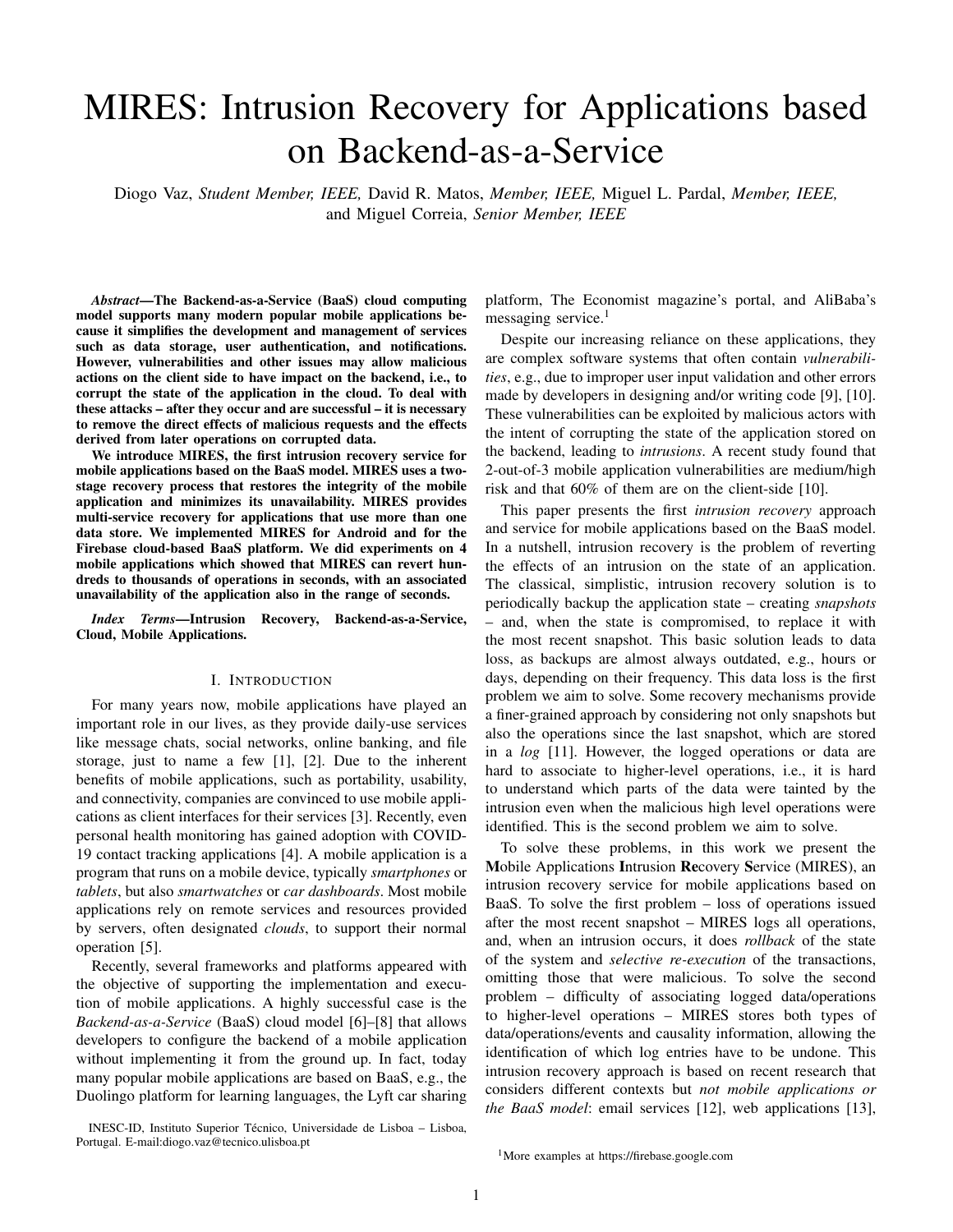## A. Normal Execution

We group the write operations in two typerploadoperations that create and update les, and eleteoperations that remove them.

In normal execution (Figure 3(a)), in terms of the le storethe database, whereas the same does not happen with les. mobile applications can create, read, update, and delete les. Therefore, there is usually no dependency and there is no point from the database often affects data subsequently written in in tracking it.

> Not locking the le system is bene cial in terms of application availability. However, it also raises two issues: broken

When the mobile application performs an upload le op<sup>transactions, since applications can write on the le storage</sup> eration (arrow<del>j</del> of Figure 3(a)), MIRES con gures thee metadataby adding: the transaction ID of the transaction, allowing the File Logger to log the le operation associated with the le storage service through the application. Nevertheless, a speci-c transaction; aignore property, when MIRES wants <sup>we</sup> assume that mobile applications can deal with broken to recover the le without activating the logging process; and ansactions and, since we do not analyse dependencies on a locked property, to lock the le. This metadata, speci cally le operations, users can interact normally with the le storage the transaction ID, is the main mechanism to circumvent the vice until the moment that les are locked speci cally for lack of atomic transactions involving both database and - peing recovered (only the les, not the whole le store). operations. However, there are cases in which this mechanism After the locking takes place, MIRES analyses the database fails. For example, in Firebase delete operations take as log to search for the malicious transactions (cf. Section a single parameter a reference to the  $\vert e \rangle$  not allowing  $t\delta^{1-A}$  and the affected database documents. After locking send any additional information to the backend. Moreover, <sup>the</sup> affected documents, MIRES analyses the File Operations solution based on ags, i.e., on sending a ag with additionat<sup>og</sup> in order to know if that malicious transaction interacted information about the operation, would not work as it is not ith the le storage (arrowb:1 in Figure 3(b)). If so, MIRES possible to achieve atomicity, i.e., the le ag could be createl pcks the infected le (but not the whole le storage service), possible to defile to defilency, i.e., the 1e agreed be effected. Formilarly to what it does with database documents (arculy). these reasons, in the case of Firebase, it is not possible in the process of database documents, les need to correlate database operations with le delete operations, only locked, forbidding any upload action on the le, for MIRES with le upload operations. service when the database service is locked; and normal le operations, since users can continue to interact normally with being able to analyse the operations performed and rebuild the le, during the normal execution of users.

Then, the File Logger captures the le change (arrowand stores on the File Operations' Log(arrow t) the information needed to recover the le: transaction ID, le path, timestam $\beta$ , dditionally to the malicious transactions and the infected operation type (delete or upload), ante generation ID (version of the le). 2) Reconstruction Phase Nith the Locking Phase nished, documents known by MIRES, the service also knows the infected les. Both database documents and les are locked on

As discussed in Section V-B1, this logging process hast geir corresponding storage service. Finally, the Reconstruction problem: cold starts may lead File Loggers to take some time hase is initiated, in which MIRES reconstructs both locked to activate and log the le operations. This can lead to MIRES database documents (see Section VI-B) and locked les. To initiating the recovery process without the log being stable construct the les, MIRES analyses the File Operations Log Flags cannot solve this problem due to lack of atomicity, nd the correct version of the le (arrowe: 1 in Figure 3(b)) as refered above, but there are workarounds to mitigate trinsd uses the eneration IDto retrieve that version from the as refered above, but there are workarounds to mingate this<br>scenarios, e.g, waiting for a short period of time before the oud service (arrowt:~1).  $recoversy$  is initiated.

#### VIII. U SER RECOVERY

#### B. Administrator Recovery

The main goal of MIRES is to support the recovery from

When the administrator identi es an intrusion, the recover<sup>intrusions</sup> that have an impact on the main state of mobile process is initiated as explained in Section VI. However, application systems: the data stored in the backend data storage this case, both the database service and the le storage services. This was what was presented in the previous sections. are recovered. Figure 3(b) represents the process of recovering wever, MIRES also provides a client-side mechanism to multi-service transactions. allow users to recover from their last action, the topic of this

1) Locking Phase: When the locking phase begins, the<sup>section.</sup> database service(s) is(are) locked, but not the le storage service(s). The reason for this difference is that we opted Normal Execution not to track read-write dependencies wolving les, on the contrary to what we do with database data. The rationale for In normal execution, to provide the user recovery mechathis decision is that, in mobile apps, databases often storem, each operation requires an additional con-guration, supdata used in the logic of the application, whereas le stores from the MIRES package and similar to those mentioned and used in the regis of the application, interest to create the creations V-A and VI-B2). Each write operation<br>are used to keep data that is stored, retrieved, and presented, are asset to happ said that to state, removed, and presented for gured to carry extra data: alockedproperty, used to but not used to take decisions. This means that data reador guide to carry extra data: alockedproperty, u generateblockeddocuments (blocked documents are invisible

<sup>6</sup>https://cloud.google.com/functions/docs/bestpractices/tips

to the users, i.e., reads are forbidden except for the user that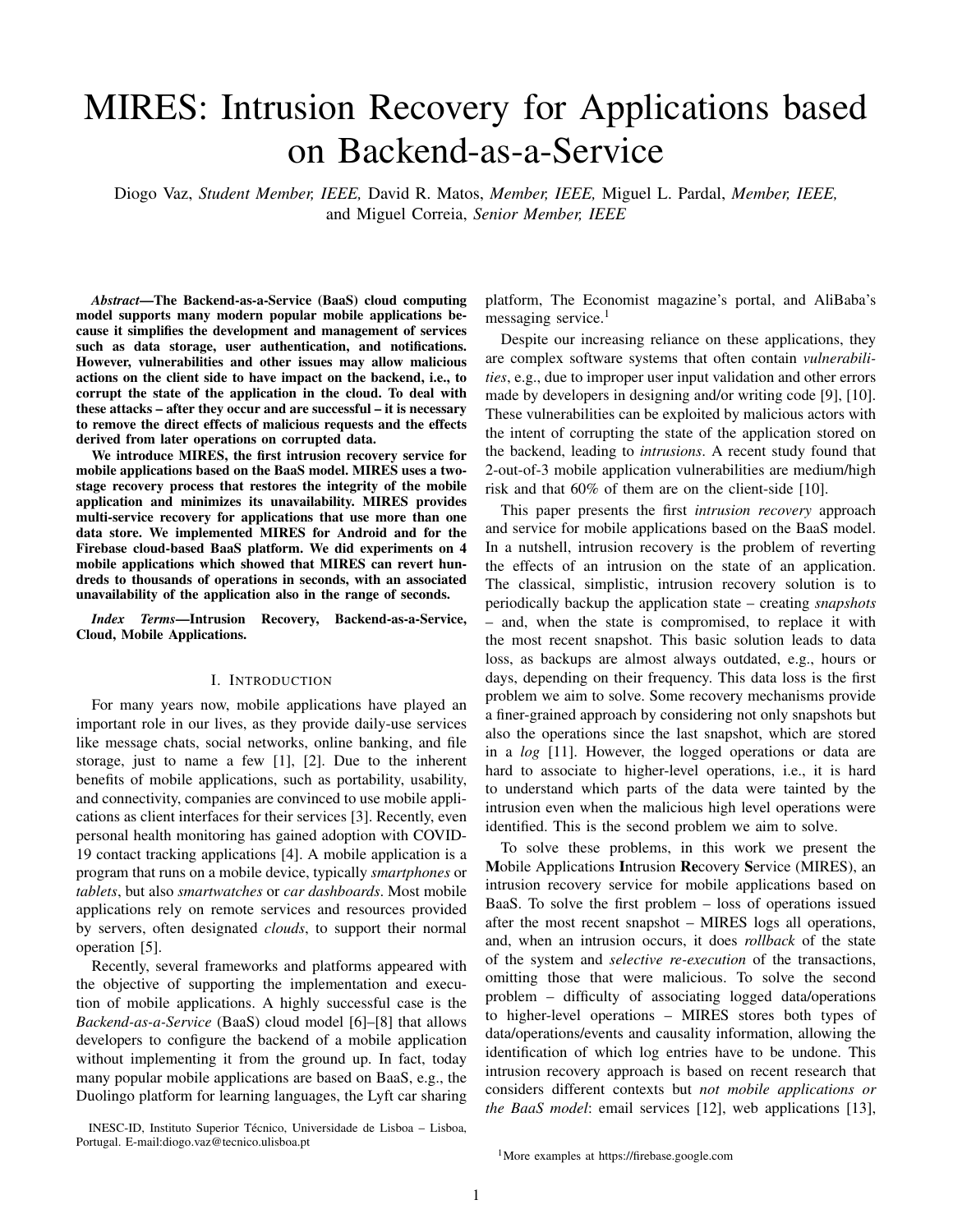TABLE II MIRES IMPLEMENTATION LINES OF CODE(LOCS).

| Client-side              | LoCs | Server-side                  | ∟oCs |
|--------------------------|------|------------------------------|------|
| Tokens                   | 47   | Cloud Logger (ags)           | 26   |
| Noti cations             | 52   | Cloud Logger (collection)    | 63   |
| Transaction con guration | 181  | File Logger                  | 51   |
| Undo recovery mechanism  |      | 198 Snapshot Creator         | 122  |
|                          |      | <b>Users Recovery module</b> | 558  |
|                          |      | Admin Console module         | 1119 |

performed the last write on the document); and see ID, representing the user that performed the transaction.

When there is a transaction that can be recovered, itsodule that supports the user recovery mechanism. With this, operations are saved by the MIRES package. Moreover, wrret RES offers exible and adaptablecon guration: modules operationsblock the affected document, i.e., lead MIRES toare deployed depending on the functionality that we want set theblockedproperty in those documents to true. This iso use. The Cloud Loggers are needed in both layers to not permanent, but for the interval of time during which build the log of transactions. Both modules were implemented user recovery is possible ( = 30 sec. in the experiments). using Node js and JavaScript and can be deployed to isolated

When a transaction that can be recovered nalizes, MIRES ntainers, which provides an important security aspect. generates a noti cation with a button that allows undoing the Cloud Loggers, Snapshot Creators and File Loggers were last operation. This option becomes inactive after the timi@plemented as JavaScript code deployed on the mobile interval T<sub>u</sub>, or when the mobile application performs anotheapplication container using the Cloud Functions service. Cloud transaction. While the option is active, the user can use it rounction scripts listen for speci c pre-de ned collections, activate the recovery. which assures con guratiorexibility over the database that

On the backend, the Users Recovery module is listening want to protect. For example, it is only required to deploy a for operation ags (arrowh of Figure 3(a)). When a ag of Cloud Logger, a Snapshot Create or a File Logger that listens unblock the document after a time interval, i.e., it will change theblockedproperty back to false (arrow in Figure 3(a)).

#### B. Recovery Execution

The users recovery ow is represented in Figure 3(c). When extra the meaning of logs and snapshots. Moreover, since Firestore is a the user clicks on the undo button, the MIRES packlacks the documents (arrowa). More, it sends a recovery request f personalized read queries for the recovery process. to the Users Recovery module with the transaction ID to be The MIRES user ags, user tokens and user recovery recovered and the documents locked (artow Both the lock of the documents and the sending of the recovery request application container: this allows reusing the security rules made atomically, whereas the recovery request is only sent if a settings that allow only the authenticated users to interact all the documents are locked. Afterwards, the User Recover the three collections. Moreover, it is possible to de ne module reads the recovery request from the user (arc) speci c security rules, allowing to isolate the three collections and reconstructs the documents affected in a way similar flom the rest of the application database. By following this the reconstruction phase of Section VI-B (arrdw NoSQL database, it offers a exible storing process with a set were implemented using database collections on the mobile implementation, we applied an atomic model – using Firebase

By making the documents invisible to the other userfansactions – on the operations and their ags, and also on during the periodT<sub>u</sub>, MIRES can recover the transaction the locking phase of the user recovery mechanism, allowing without the need to analyse dependencies, allowing to recover to mitigate possible synchronization problems. multiple transactions from different users at the same time,

without requiring the mobile application system to stop. Also, Example Applications

since this mechanism aims to recover users' actions without affecting the application experience of other users, it must To evaluate the MIRES service, we used four open-source allocally are application experience of other assist, a maximum and applications:

only be changed by a single user, e.g., on a social network<sup>1</sup>) a social network applicationHify  $\frac{7}{1}$ , where users can application, posts are only modi ed by the same unique user. post images or text, comment and like other posts; 2) a messaging application for 1 to 1 conversations;

#### IX. MIRES IMPLEMENTATION

The MIRES client-side package allows the con-guration of msavarthan.social.hify; and Source code: https://github.com/lvamsavarthan/ <sup>7</sup>Google Play store: https://play.google.com/store/apps/details?id=com. hify version of 06/07/2020

the mobile application to manage: the MIRES noti-cations, <sup>8</sup>https://github.com/ResoCoder/rebase-restore-chat-app version of the locking phase of the user recovery mechanism and theos/2020

con-guration performed on each operation, where in the beginning of each transaction, MIRES creates a transaction state used by the mobile application code to con gure each operation of the transaction. This client-side resource was implemented in Java, which is the default programming language for Android applications. The number of lines of code of the implementation are shown in Table II.

The server-side of MIRES was implemented as a twolayer service: a rst layer composed of the Admin Console module that supports the recovery mechanism of the system administrator; a second layer composed of the Users Recovery

a blocked document arrives, the Users Recovery module with a collection containing the data that we want to protect and con-gure the actions of the mobile application that interact with that same collection. The BaaS platform used was Firebase. We used the Firestore database service to store the log of transactions, the log of le

operations and the snapshots. With this service, and the Cloud Functions mechanism, we can assame to matic scaling the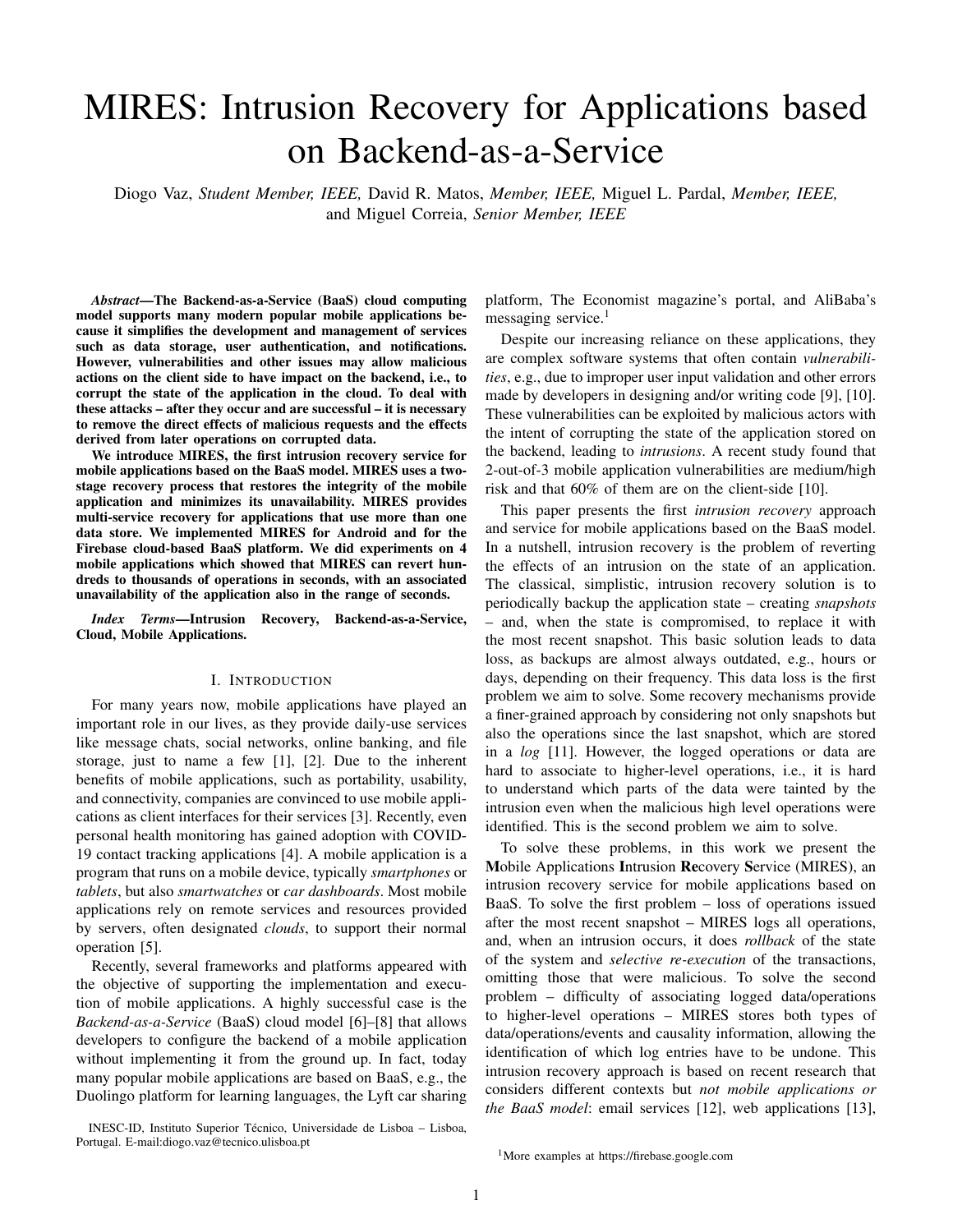TABLE III APPLICATIONS AND THEIR CONFIGURED ACTIONS USED TO TESTMIRES.

| Applications            | Con gured Actions                                               |
|-------------------------|-----------------------------------------------------------------|
| Social Network          | Create Account<br>Post, Comment and Like                        |
| Messaging               | Create Account and Chats<br>Create, Change and Delete messages  |
| Shopping Lists          | Create Accounts<br>Add, Change and Delete lists and<br>products |
| <b>Contact Tracking</b> | Create account<br>Store user's contacts                         |

- 3) a shopping list applicationShoppingListApp<sup>9</sup>, to creproducts;
- 4) a contact tracking application CovSense<sup>10</sup>, used to track contacts between their users and manage the COVID-19 spread.

The social network and messaging applications were chosen based on the high number of dependencies of transactions of different users created on the backend, and because they represent the logic of 4 out of 5 of the most downloaded apps of 2019 [60]. The shopping list was chosen due to different logic, since it is a personal application, not social. The ethol XX, what is the storage space overhead or further CovSense application was chosen due to the actual pandemic. C. Cooler X B, what is the performance of the du-<br>context that humanized is facing. All explications use First a ministrator recovery? – Section X-C; What is the context that humankind is facing. All applications use Firebase in the multi-service recovery process? – Section X-D; What as BaaS and the Firestore database. This section presents the experimental evaluation of MIRES or direction decision control on the most downloaded with the state of the logic of 4 out of 5 of the most downloaded MIRES in run-time, as it requires logging all operations? –

is the performance of the user recovery? – Section X-E;<br>Table III provides information about each application and Me used a mabile davise with 2CB of mamary and an G Table in provides information about each application and We used a mobile device with 3GB of memory and an Octa-<br>the actions used to test our recovery service. We now provide to Kirin 710 presences connected to a 47.78 Mb/ supplementary information about each application. Core Kirin 710 processor connected to a 47.78 Mb/s download

ppermentary information about each application.<br>Hify is an open-source social network application where tien Both application and MIBES containers were deplayed users can share updates and photos, engage with friends and the same photon and wincle containers were depited<br>on Google Cloud in the same region (respectively) to other users worldwide, and stay connect to the world. application presents features such as: photo-sharing (up to a single post) and updates; get noti-cations when friends like. Substitute the main of the main of the state of memory and running Debian Linux and comment on your posts; ask questions in the Hify Forum 100 OS. All results shown in the next sections are averages of and also help others with answers for their questions; connect  $\frac{1}{2}$  executions of the results obtained with the 4 applications, with friends and family; and meet new people. In terms of except when noticed. recovery, the data in the database that MIRES will recover is cation. Both application and MIRES containers were deployed mitigate network delays. Each MIRES module was deployed on Google Compute Engine, on a N1 generation machine,

related with the user accounts and their main actions on the

application, more speci cally, posts, comments and likes. A. Logging Performance and Cost

Chat is a simple messaging application where users can This section evaluates the performance overhead of logging start 1-to-1 conversations with another user. After creating the operations done in normal execution mode.

account, users can search for a speci-c user – by inserting the processive acre in nothial execution measurements. username – and start a conversation, with the possibility to means represent a convention made to the database, resulting send images or text messages. We have focused our experi-<br>measure as assessment a late related to use assessment about the an additional cost to execute each operation. To test the ments on recovering data related to user accounts, chats, and the dominant cost to chocate cash eperation. To test the messages. performed a set of 1K CRUD operations per application. Each

Shopping Listsis an Android application for shopping Shopping Eists an Android application for shopping block of operations followed a different work ow distribution<br>list management. Lists and products are created through the each application: 80/20 read/write distribution f de nition of a name for each one. Each user can create, update, social network application, where users tend to actively read or delete a shopping lists and then add, update or delete posts from other users, comments and likes, 50/50 read/write products in each list. Each list is created by a single user but the messaging application based on read/reply conversa-

<sup>9</sup>https://github.com/alexmamo/Firestore-ShoppingListApp version 07/07/2020

<sup>10</sup>https://github.com/saivittalb/covsense version of 27/09/2020

can be shared with other users. MIRES will focus its recovery on the data about user accounts, the lists managed by the user and the products in each list.

CovSenseis an application for tracking the spread of COVID-19. The application uses a combination of Wi-Fi, Bluetooth, BluetoothLE and ultrasonic modem to communicate a unique-in-time pairing code between devices. This code can be used to trace contacts between users. Application actions are: create account, update the health status – between "Healthy" and "Diagnosed with COVID-19" – and store contacts with other users, that is done automatically by the application. After a user changes his health status to "Diagnosed with COVID-19", all users that contacted with

ate shopping lists, by adding, changing and removing RES will apply its recovery approach on the user accounts him are noti ed about a possible infection. In this application, and the contacts stored between different users.

## X. EXPERIMENTAL EVALUATION

with the four example applications described above. With this evaluation we wanted to answer the following questions: %beginitemize What is the performance penalty and cost of Section X-A; What is the storage space overhead of running

tions, a 20/80 read/write for the shopping list application, since lists tend to be intensively updated, by adding, changing and removing items, and 0/100 read/write for the CovSense

for each application: 80/20 read/write distribution for the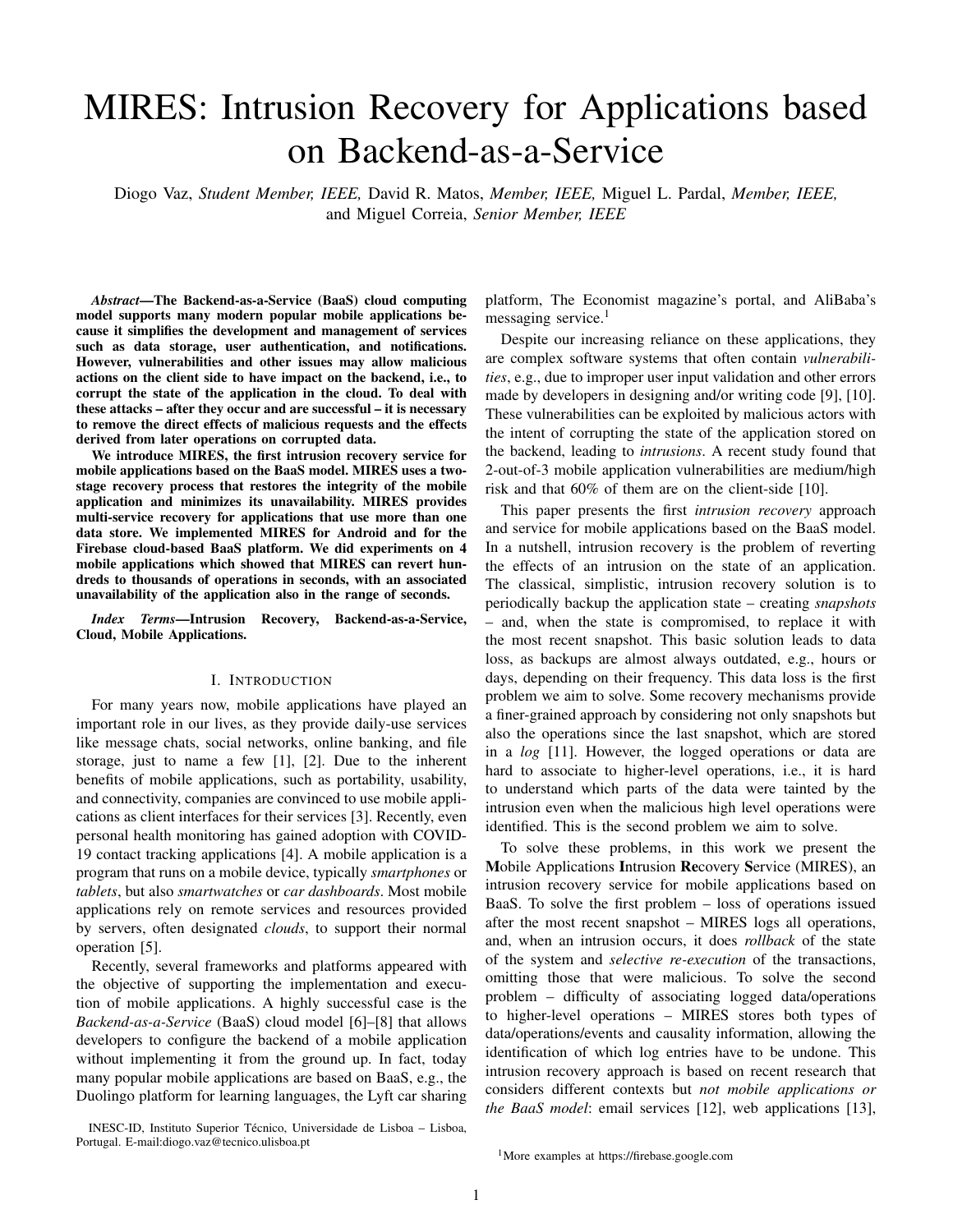

Fig. 4. Time to perform 1000 operations on each application, with and without MIRES.

TABLE IV INTRUSION RECOVERY SERVICE OVERHEADS (VAL UES TAKEN FROM THE CORRESPONLING PAPERS.

| System - Application              | Overhead |
|-----------------------------------|----------|
| MIRES - Shopping List App         | 23.00%   |
| MIRES - Messaging App             | 18.00%   |
| MIRES - CovSense App              | 16.00%   |
| <b>MIRES - Social Network App</b> | 15.00%   |
| Rectify - Wordpress               | 17.19%   |
| Rectify - LimeSurvey              | 18.72%   |
| Rectify - MediaWiki               | 14.49%   |
| RockFS - Async                    | 14.19%   |
| RockFS - Sync                     | 15.88%   |
| Shuttle - Workload A              | 13.00%   |
| Shuttle - Workload B              | 16.00%   |
| Warp - Reading                    | 24.00%   |
| Warp - Editing                    | 26.84%   |
| Retro - Web server (1 core)       | 55.99%   |
| Retro - Web server (2 cores)      | 24.89%   |
| Retro - HotCRP (1 core)           | 25.98%   |
| Retro - HotCRP (2 cores)          | 1.96%    |
| SHELF - Dbench throughput         | 7.60%    |
| SHELF - Apache ab transfer rate   | 7.50%    |

TABLE V TIME TO PERFORM A DATABASE-FILE TRANSACTION, WITH AND WITHOUT MIRES.

| Action                              | Time (s)      |
|-------------------------------------|---------------|
| Post action without le con guration | $0.92 + 0.02$ |
| Post action with le con guration    | $0.96 + 0.03$ |

TABLE VI COST OF THECLOUD FUNCTION EXECUTIONS USED BYMIRES

| Cloud Function   | Time (s)        | Memory (GB)     |
|------------------|-----------------|-----------------|
| Cloud Logger     | $0.47\pm(0.06)$ | $0.09\pm(0.01)$ |
| File Logger      | $0.13\pm(0.01)$ | $0.08\pm(0.02)$ |
| Snapshot Creator | $0.10\pm(0.01)$ | $0.08\pm(0.01)$ |

create database operation and appload le operation. We executed a ow of 1000 transactions. Table V represents the results of the experiment. We can see that MIRES imposes an overhead of 4.3% when con guring the le metadata. We believe that this is an acceptable overhead given the bene ts that it provides.

3) Cost of Logging Database Operation Cloud Logger scripts were deployed on the mobile application container to listen for database changes and ags. The script was deployed on the same region of the application container, to minimize the activation time and assure all necessary triggers. The script was deployed on a Node.js execution environment with 1 GB of dedicated memory. Table VI shows the execution results of the Cloud Loggers, obtained from the work ow made to the database on Section X-A1. Firebase offers a free quota of 2M invocations per month. After that, each 1M of invocations costs \$0.40 (however the Cloud Functions service is also priced in

application since most of the application main logic is basedB/second, CPU/second and the Internet trance on writes. 4) Cost of Logging File OperationsFile Logger scripts

Figure 4 shows the results of the experiment. MIRE gere also deployed following the Cloud Loggers deployment imposes an overhead of 23% on the Shopping List App, 18% odel (see Section X-A3). Table VI shows the results of the on the Messaging App, 16% on the CovSense App and 15% ecution of File Loggers, obtained from the work ow made on the Social Network App. This difference is due to then Section X-A2

different con gurations made on the mobile application: write

operations are con gured using Farebase transactionwith B. Space Overhead

an extra create operationa $g$ ), whereas read operations are con-gured by adding alter to blocked and locked documents terms of data storage. Notice that MIRES necessarily uses which leads to a lower cost on read operatioAlthough the ovelheadis noteworthy, MIRES present a similar pelformance degradation when compared to other intrusion recovery This section evaluates the overhead caused by MIRES in storage space to keep all the data it needs to undo operations, so this overhead is intrinsic to this kind of intrusion recovery approach.

works (see Table IV) which we consider acceptable, given the  $_1$ ) Database OverheadMIRES generate new additional recovery bene t provided by the service. MIRES adds a create is that is stored on each database document, which imposes operation for each write operation made on the database (agtronage overhead. Firebase provides full information about process), which contributed to increasing the cost of running storage structure of the database When using MIRES, the service, since Firebase is charged per cluster of operations size of each document is increased by a minimum of (each cluster of 100K operations costs \$0.18 at the time of the bytes and a maximum of 173 bytes – 69 bytes for the evaluation). Administrator Recovery, 57 bytes for the Users Recovery

2) Mobile Application Performance with File Metadata mechanism and 47 bytes for the snapshots creation ow (each Con guration: To test the performance of multi-service transdocument has a maximum capacity of 1 MB, which means and actions, we used the Hify application, through image  $p\&s$  occupation between 0.006% and 0.018% of the maximum size Image posts transactions are composed of 2 operationsall wed). The data is stored on a minimum of 3 eld values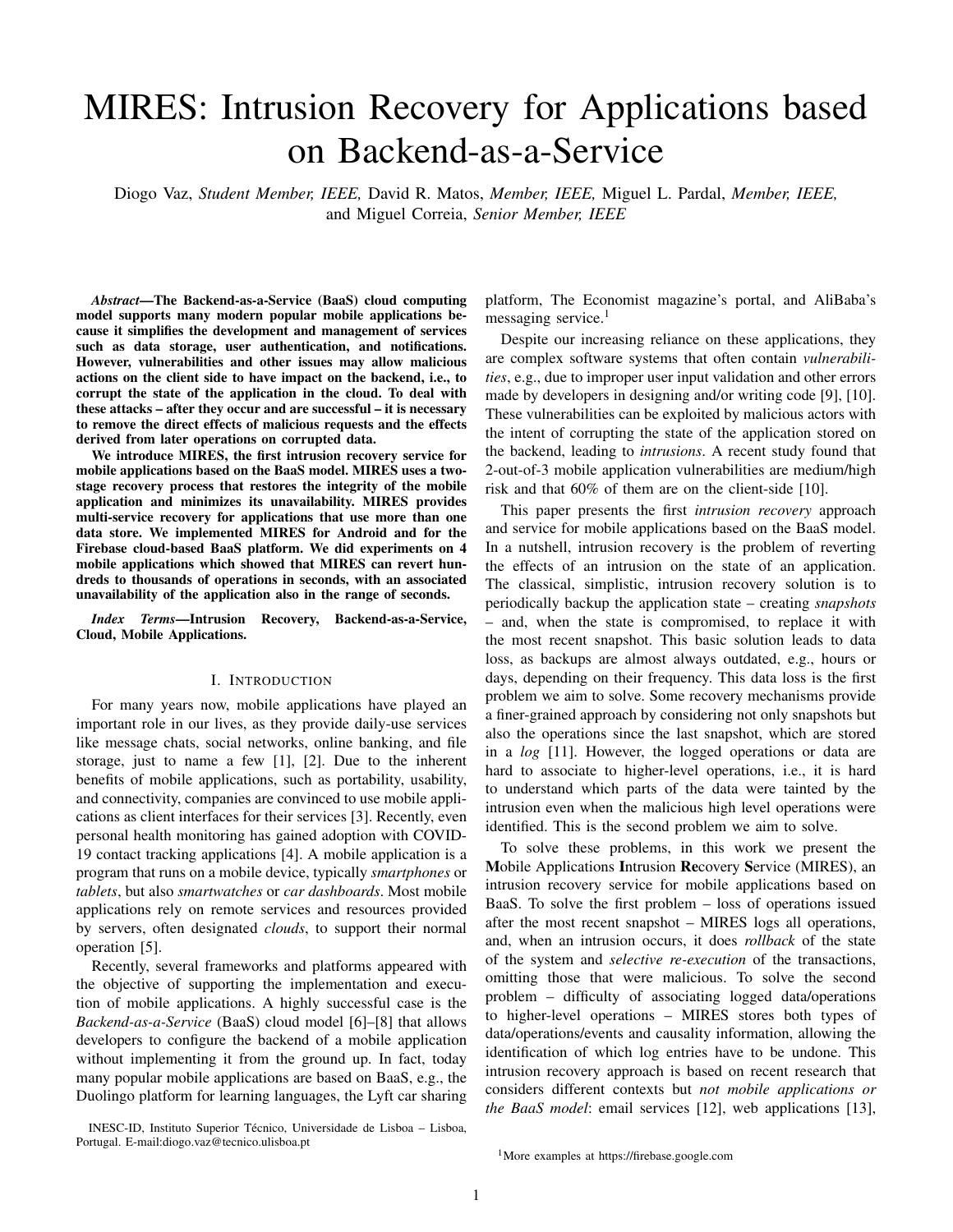and a maximum of 7 eld-values - 3 for the Administrator Recovery, 2 for the Users Recovery mechanism, and 2 for the snapshots creation ow (each document can only contain -100 elds, which means a minimum occupation of 3% and a maximum occupation 7%).

Additionally, MIRES creates the three collections mentioned before: the MIRES user ags/recovery/tokens collections. However, only the MIRES user tokens collection stores data persistently as it is needed for recovery, whereas the other data does not persist. For this reason, we only assess the space usage of the MIRES user tokens collection: each user token is saved on a different document occupying 255 bytes each. However, the mobile application system can be already storing the users tokens which allows to mitigate the MIRES user tokens collection by reusing the information already stored.

In conclusion, the maximum additional data size imposed by MIRES on the application database is given by the expression (in bytes):  $S_{db} = 173$  documents + 255 users where documentsis the number of database documents asersthe

TABLE VII LOG SIZE.

| Mobile Application | Database Log (GB) | File Log (GB) |
|--------------------|-------------------|---------------|
| Social Network App | 0.11              | 0.25          |
| Messaging App      | 0.25              |               |
| Shopping List App  | 0.41              |               |
| CovSense App       | 0.42              |               |



number of users. For instance, 1M users and 1M documepts on a mobile application system increase the storage in 0.41 Fig. 5. Time to revert a different number of operations. GB.

2) Database Log RecordsEach operation made to the Table VII shows the log size needed to store 1M database database is logged with speci c data (see Section V) givepperations following the exact work ow performed on Section by the following expression (in bytes $S_{\log}$  = 215 + doc+ X-A on each application, as also shows the capacity needed to (53 + data) where doc represents the path to the document tore 1M le operations, following the exact model of Section affected anddata the data sent on the operation; the 53 bytes D, where the le size property is 74 bytes and the bucket are only added if the operation wrote any data, i.e., create asize property is 23 bytes. Firestore offers a free quota of 1GB. update operations. For example, an operation that create after that, each 1 GB costs \$0.18.

20-character name document on a collection named Posts will

lead to 26 bytes of doc property ('Posts/" string). If the operation writes 344 bytes, then the log record The total time needed to recover the application, from the of the operation will have 215+26+(53+344) = 638 bytes. moment when the systems starts the recovery until all effects + 20-character C. Administrator Recovery Performance

3) DependenciesWhen a write operation is in uenced by of the intrusion are removed, is de ned as there to Recover a read operation, there is additional information logged related rR). In MIRES, the TTR is the sum of theocking phase with the read operation (see Section V-C). The dependency dReconstruction phastimes.

size of an operation is given by the following expression (in To test the recovery performance, we de ned three real bytes and wher**D** de nes the number of documents read ang<sub>cenarios. InScenario 1we have created a user in each appli-</sub> F the number of eld-values read): cation and performed a different number of actions resulting

$$
S_{dep} = 91 + \bigg( \big( \text{doc} + 1 + \big) \times \big( \text{field} + 1) \big) \bigg)
$$

in 1 to 1000 operations to recover. **B**icenario 2we used the same user and the application actions to perform 1 to 10K operations upon the same document, in order to create

where thedoc property represents the path to the document to 10K different versions of the document. Scenario read and theeld property represents each eld-value read3 we tested a particular recovery case were intrusions are To exemplify, if a read operation is performed upon tide not propagated to the database service, but instead malicious username name and image elds of the users' information information is broadcast directly to user applications, through document, this will lead to 19 bytes (the sum of the eld valuesoti cations. The rest of the section analyses the MIRES read). If the path of the document read" users/" + user recovery performance in these scenarios.

ID, a 28-character identi er, this will result on abc property log record size by 91+(34+1+(19+4)) = 149 bytes

stored.

of 34 bytes. Thereby, the read operation would increase theows the results of undoing the actions of the user. Both 4) File Log Records: MIRES stores the log of the le increase of the log size, the dependencies, and the documents operation performed. Each log record size is give by the recover (in this test, there was an average of 45 documents following expressions (in bytes $\$_{\text{dep}}$  = 164+ le + bucketfor for each 100 operations on each application). Recovering a upload operations, an&<sub>dep</sub> = 100 + le + bucketfor delete single operation takes less than 1 second, while recovering operations. Thele property is the le path of the le and 1K operations takes 55 seconds maximum. However, in this the bucketproperty is the le storage name where the le isatter case, the mobile application system is unavailable for 1) Scenario 1 - Undoing Database Operationsiqure 5 Locking and Reconstruction phases increase linearly with the only 15 seconds.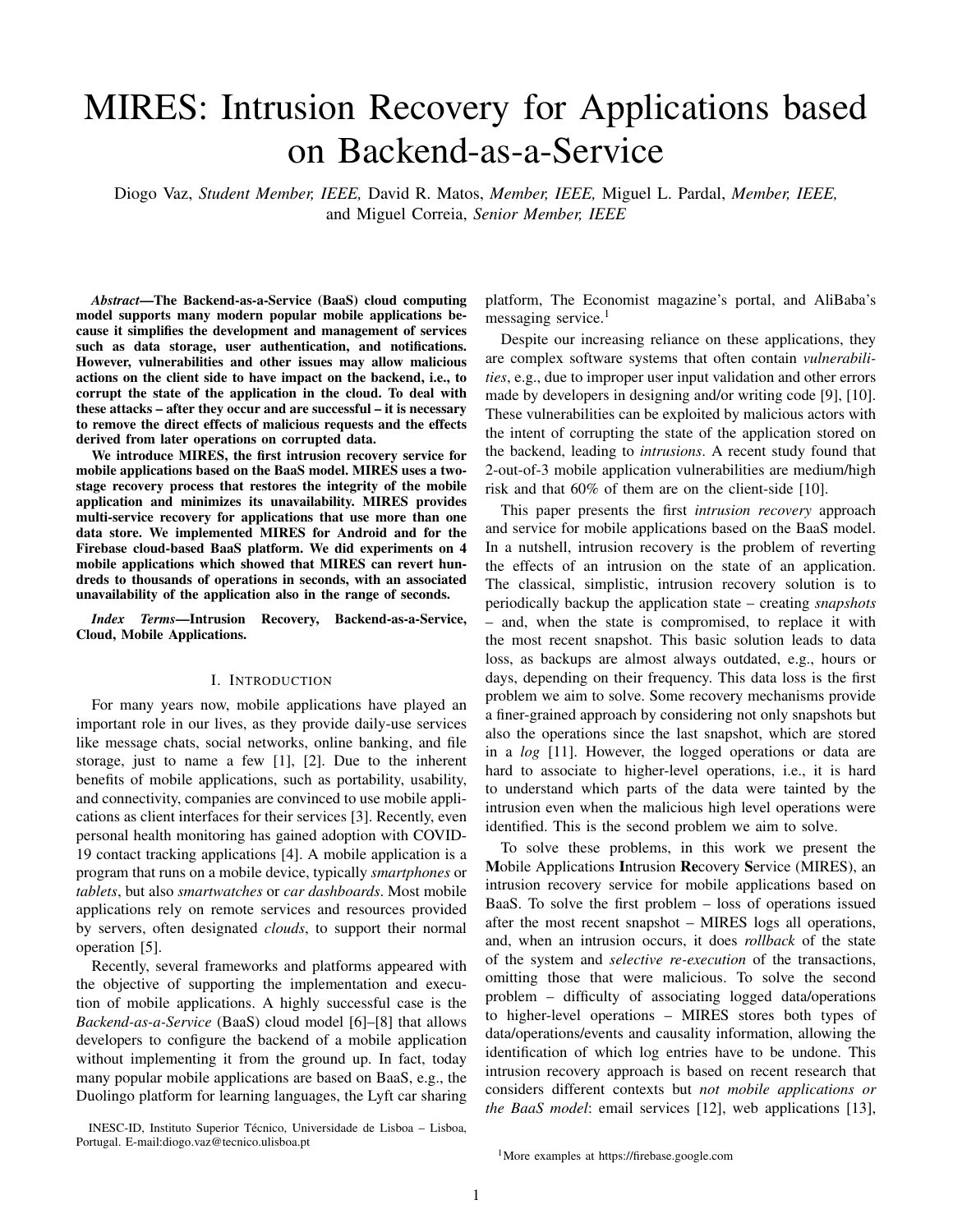

Fig. 6. Time to reconstruct a document with different versions.

users. MIRES sends recovery noti cations to each user. We tested the noti cations mechanism by sending 1, 10 and 100 noti cations. We performed each test 5 times, concluding that sending 1 noti cation costs 0.06±(0.03) seconds, sending 10 noti cations costs  $0.81 \pm (0.04)$  seconds, and 100 noti cations costs  $5.80\pm(0.58)$  seconds.

## D. Multi-Service Recovery Performance

We evaluated MIRES when recovering multi-service transactions (Section VII). We used the Hify application and the image post action – this action is supported by a transaction composed of 2 operations: called at a based operation and an upload-le operation. We recovered 1 to 1000 transactions, in intervals of 100 transactions. Figure 7 represents the results

The Locking phase is composed of the load and analy**si**sthe experiment. Recovering 1 transaction takes less than 1 of the log to identify the malicious transactions and the econd, while recovering 1000 transactions takes 132 seconds corrupted documents. This phase presents a drawback: MIR@Sminutes and 12 seconds).

can lock documents where the state before and after the recovery process is the same. Thereby, this documents could be ignored, increasing thecking accuracyHowever, we have not implemented this optimization, since we believe that these scenarios will be rare.

The Reconstruction phase is composed of the reconstruction of the locked documents. We can see that this phase performs worst than the Locking phase: on the Locking phase, MIRES loads and analyses the log on a single process, while on the Reconstruction phase, MIRES needs to load, for each document locked, the operations that affect the document to reconstruct – for legitimate operations – or update the  $log$ for malicious operations.

2) Scenario 2 – Reconstructing a Database Document<sup>Fig. 7.</sup> Time to undo a different number of multi-service transactions. Figure 6 shows the results of rebuilding a document with

different versions. By following an operations model, the

reconstruction of a document takes longer with the increase User Recovery Performance

of the number of versions, since MIRES needs to replay all The user recovery mechanism is, similar to the administrator the operations required to reconstruct the document. Howeve covery approach, supported by two phases: a locking phase, by using snapshots of 1K versions, we could reconstructwanere the mobile application locks the documents affected by document with 10K versions in less then 0.5 seconds, instene transaction, and a reconstruction phase, where the locked of the almost 3 seconds required when using the operationscuments are reconstructed by the MIRES service. model. 1) Normal Execution:In the course of the normal execu-

We made our in-depth analysis only on the last work owton, each time that an invisible database document appears, tested, i.e., the 10k versions. Table VI shows the resuttse Users Recovery Module unblocks the document after 30 observed on the execution of Snapshot Creators. All testedconds. To test the unblocking time, we performed three applications – Social Network, Shopping Lists and CovSendifferent ows: we have executed 1, 10 and 100 operations applications – stored 10 snapshots of the document – each currently, each generating a blocked document. This test with 1000 versions – imposing an additional storage of 0.06w was performed for each application, except the CovSense MB on all applications. application. With this experiment, we concluded that, after the

As expected, the Locking phase times remained practicaby seconds, and with the increase of documents to unblock, the same, since it was always only one transaction to the average time to unblock each document is  $0.08\pm(0.04)$ analysed. seconds.

3) Scenario 3 - Sending Recovery Noti cationshis scenario was focused on a different type of recovery, where thee direct lock of the documents by the mobile application. We effects are not persisted in the database. However, some typee measured the locking phase by locking 1 and 10 docuof malicious information is generated and shared with theents. This test ow was conducted in each application, except users. To test this particular scenario, we used the CovSettse CovSense application. We observed that locking a single application to simulate a malicious health status change thattabase document costs 0.27±(0.01) seconds, while locking generated a malicious ow of notications sent to some 0 database documents costs 1.02±(0.01) seconds. However, 2) Recovery ExecutionThe user recovery ow begins with

0 200 400 600 800 1;000 0 20 40 60 80 **Transactions** Time (s) Locking Phase **Reconstruction Phas**